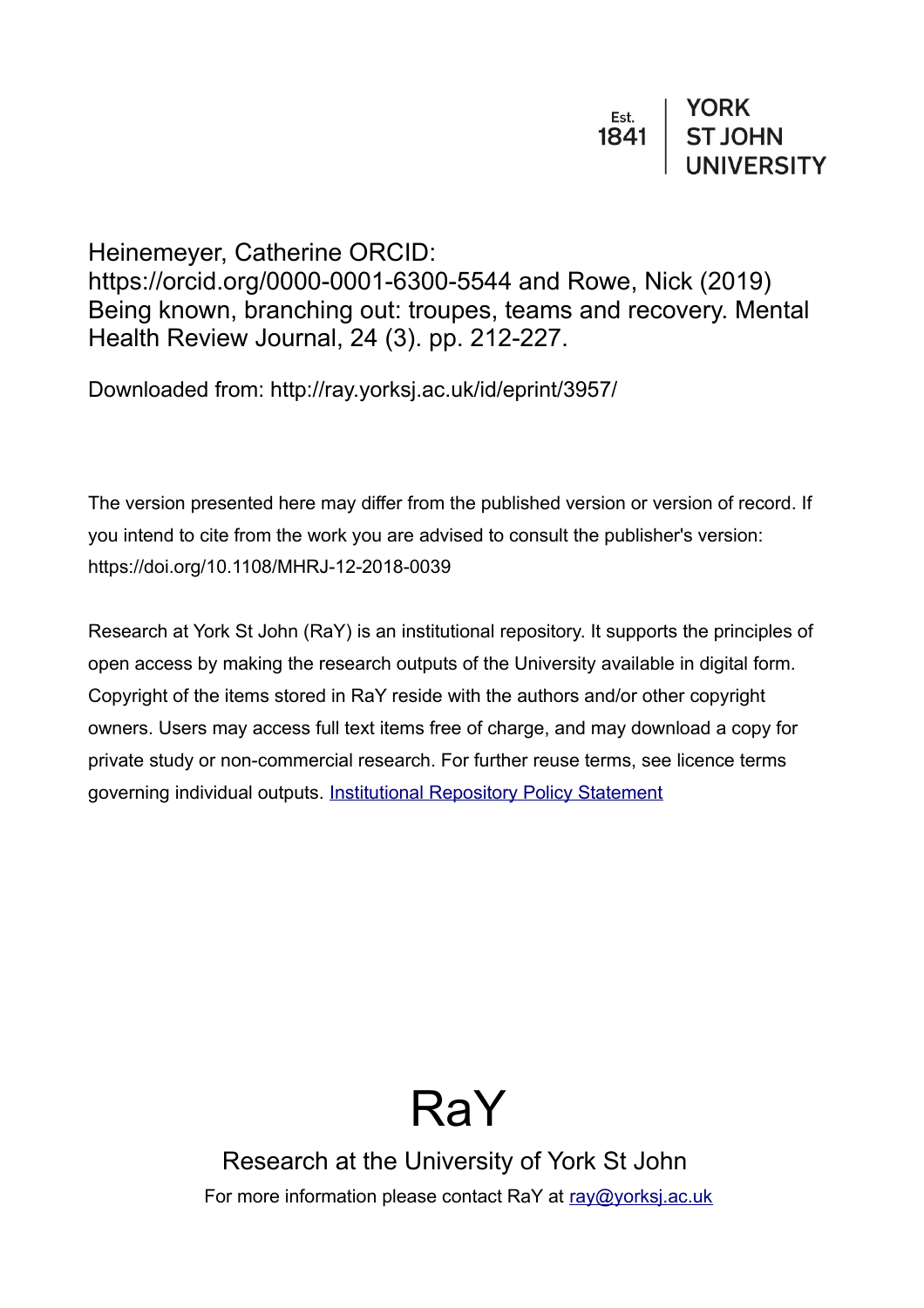## **Being known, branching out: troupes, teams and recovery**

#### **Abstract**

PURPOSE: This research aims to reach beyond existing research into the mental health benefits of arts-based or educational opportunities, to discover the particular impact on members' recovery processes of being part of a *committed, long-term* troupe or community – specifically focusing on specialist theatre companies.

METHODOLOGY: Following a literature review investigating the growing number of theatre troupes for mental health service users, qualitative research was conducted into one such company. In-depth qualitative interviews were conducted with six company members. Thematic analysis of interview transcripts was then cross-checked and enriched through a group interview with six other members.

FINDINGS: Two overarching themes emerged: the importance of 'being known' within the company (key sub-themes included 'intuitive democracy' and the 'paradox of reliability'), and the ways in which individuals 'branched out' from this secure basis into artistic, professional and voluntary roles, while remaining company members.

RESEARCH IMPLICATIONS AND LIMITATIONS: The findings from this small-scale study, while not necessarily generalisable to other long-term communities of care and learning with a 'troupe' or 'team' structure, would provide valuable starting points for a larger-scale investigation.

PRACTICAL IMPLICATIONS: If generalisable, institutions in the mental health and educational worlds should place more emphasis on developing and resourcing long-term models of support.

SOCIAL IMPLICATIONS: The specialist theatre company model contrasts with prevalent individualised, time-limited services for those experiencing mental ill health. ORIGINALITY/VALUE: The study provides compelling narrative evidence to amplify understanding of how 'connectedness' is experienced within a troupe, and may enable individuals with mental illnesses to progress further in their recovery journey.

#### **Keywords**

Recovery; CHIME model; arts and health; arts in health; specialist theatre companies; university / healthcare provider partnership; individualised care.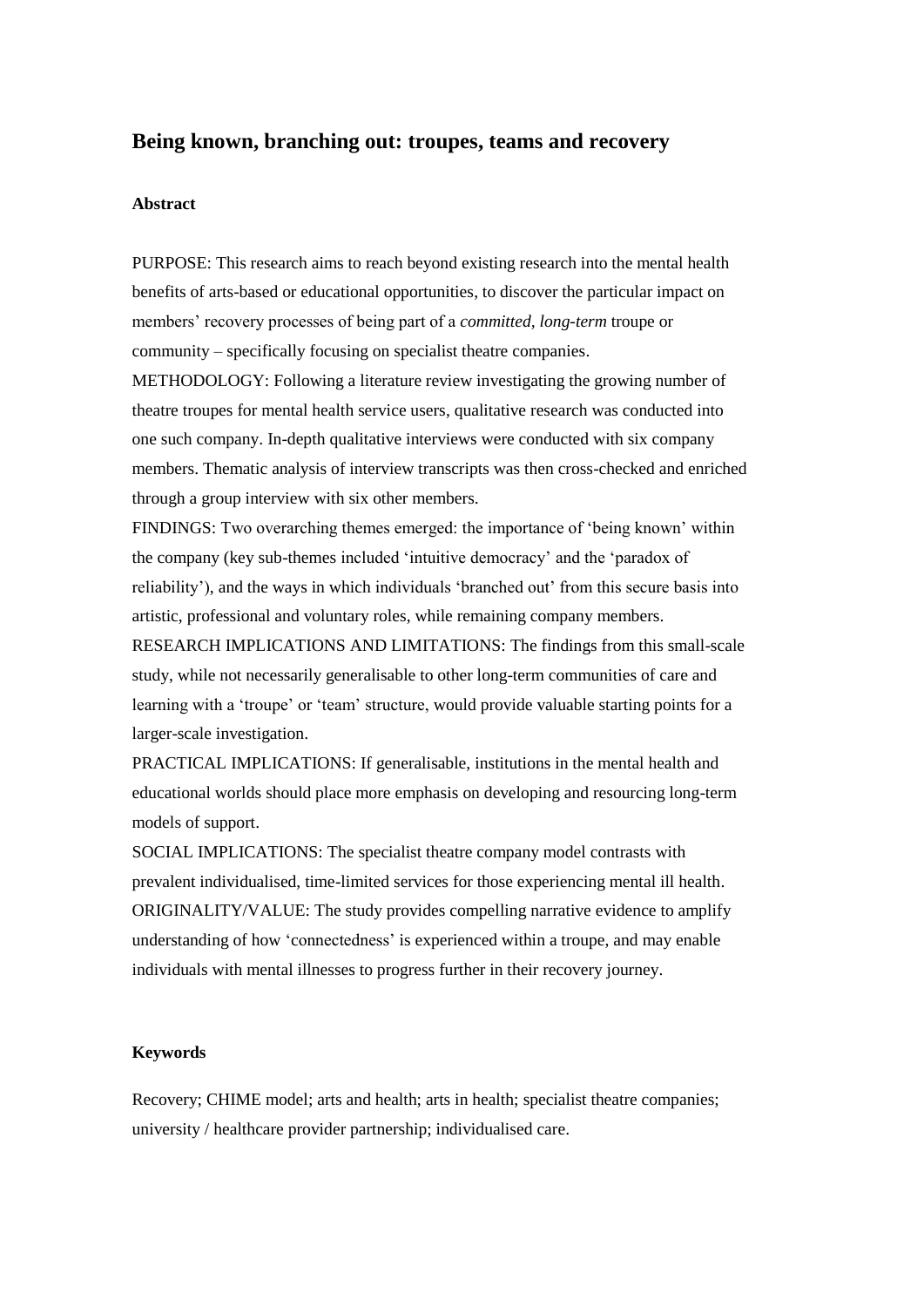#### **Introduction: Recovery and connectedness**

It is not surprising that the arts are frequently invoked as playing a key role in the recovery process of individuals who experience mental ill health. To recover – that is, to attain a good quality of life despite one's diagnosis – people must, according to Leamy et al. (2011), develop a sense of connectedness, hope and optimism about the future, identity, meaning in life, and empowerment (forming the acronym 'CHIME'). As Stickley et al. (2018) concluded from their extensive literature review and qualitative research, all five of these elements of recovery are evident in participatory arts activities for mental health service users, "especially enhanced connectedness and increased hope" (2018, p. 6).

Connectedness, or 'a sense of belonging', has long been recognised as a fundamental human motivation (Baumeister and Leary, 1995), crucial to psychological and physical health. However, despite the evidence for the importance of a sense of belonging, mental health provision in the UK often does not appear to value it as a central component of recovery. The rise of individual therapies, particularly Cognitive Behavioural Therapy, and the insufficiency of community mental health provision to meet demand, particularly for those with enduring and complex mental ill health (CQC, 2017), have created a system in which the person takes an individual journey toward 'recovery' that is their own responsibility. Harper and Speed describe it thus:

The onus for recovery is on the individual, whereby that individual must change their attitudes, values, feelings, goals, skills and roles, in a deeply personal way, in order to effect change within their own life. Rather than effecting social change, the marginalised other is required to change their personal outlook. (2012, p. 12)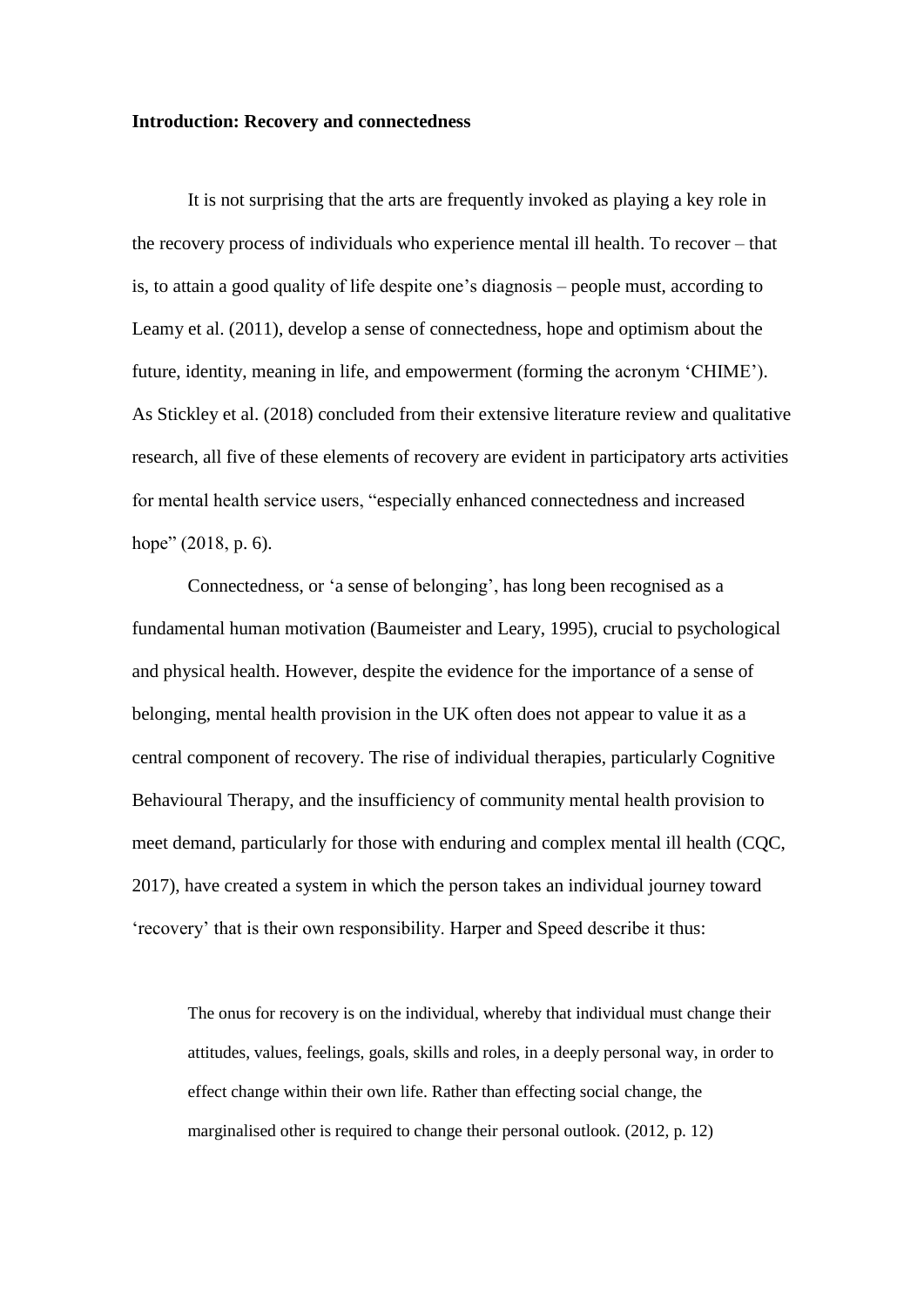This understanding of recovery has two key implications. Firstly, that it is an individual's *interpretation* of their circumstances (which may include marginalisation or injustice), rather than the circumstances themselves, that leads to distress (Binkley, 2011; 2014; Cromby, 2011). Secondly, it tends to valorise rapid and time-limited interventions by mental health services, aimed at building a person's resilience in such a way as to enable them to take ongoing, autonomous responsibility for their recovery (Harper and Speed 1012).

There may be two reasons for the prevailing emphasis on individualised, shortterm approaches. The first is the legacy of massive changes within mental health in many countries in the 1970s and 80s, when the psychiatric hospitals closed because it was recognised that institutionalisation and dependency on mental health services was dehumanising (CQC 2017). Ever since governments have been understandably anxious of creating new dependencies and 'asylums in the community'. In order to avoid this, many services are time-limited and people are envisaged as taking a 'recovery journey' that, by implication, has an endpoint and must be taken at a certain speed. The second reason for the growth of individualised treatments perhaps lies in wider cultural and economic changes, summarised by many as 'neoliberalism' and its focus on free markets, restricted public sector budgets, and the individual as a 'consumer' making free choices for themselves (Binkley 2014). This approach has undoubtedly been empowering for many of those whose mental health problems are amenable to the interventions available.

Yet more recently, individualised and short-term approaches to mental health diagnosis and treatment have been explicitly challenged in the UK by Johnstone et al. (2018)'s Power Threat Meaning Framework. This interprets mental ill health as an intelligible response to factors including income inequality, isolation, poverty, poor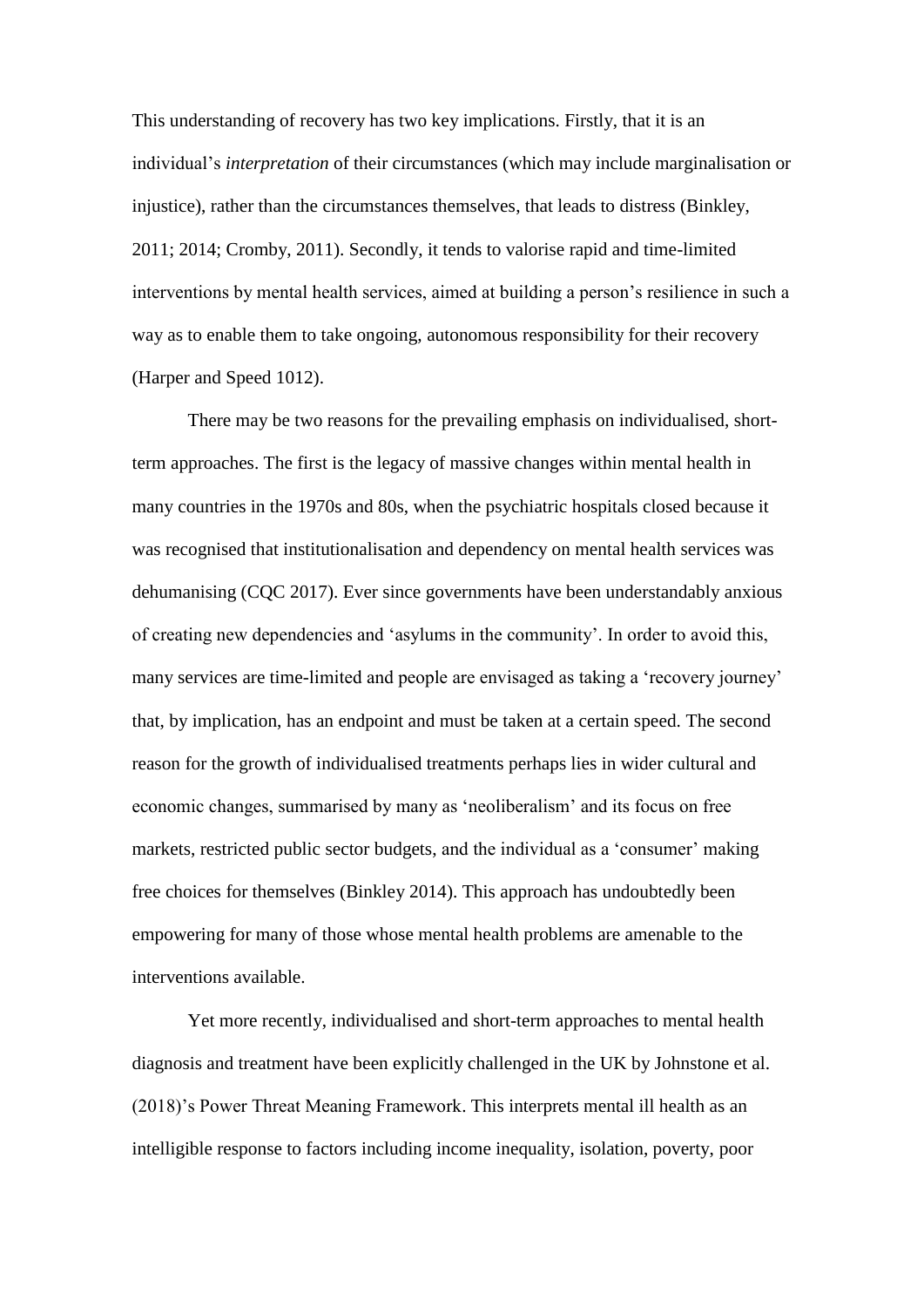housing, abusive relationships, prejudice, and social oppression, and posits a lasting change in these factors, both within an individual's own life and at societal level, as a key component of recovery.

A similar bifurcation of approaches is equally evident within arts in mental health. At one end of the spectrum, many arts interventions for those experiencing mental ill health are time-limited and focused on achieving individual health outcomes, for example as courses within a Recovery College (see for example Ebrahim et al 2018, Cameron et al 2018). At the other, there exist specialist theatre companies whose members are predominantly mental health service users, of which there is a small but growing number of such companies in the UK and worldwide. Rather than offering termly courses, such companies operate as long-term 'troupes', committed to working, performing, and developing their artistic and professional skills together over a period of years.

There is substantial evidence for the beneficial effect of arts projects of varying durations, ranging from weeks to years, on participants' mental health, including the development of their social networks (for example Cameron et al 2018, Ebrahim et al 2018, Hacking et al 2008, Heenan 2007, Stickley et al 2018). Hacking et al (2008) find that participation in the arts widens social networks, and Heenan (2007) that it can provide a catalyst to reintegration into the community. However, a focus on a sense of belonging raises questions as to the long-term sustainability of such effects after the temporary community of a course is dissolved, as the factors which contributed to many participants' ill health within their community are likely to remain unaffected. There is a particular shortage of research into specialist theatre companies, and parallel longterm learning communities such as specialist sports teams and choirs. For this reason there is a need for investigation of the role played in recovery of long-term arts-based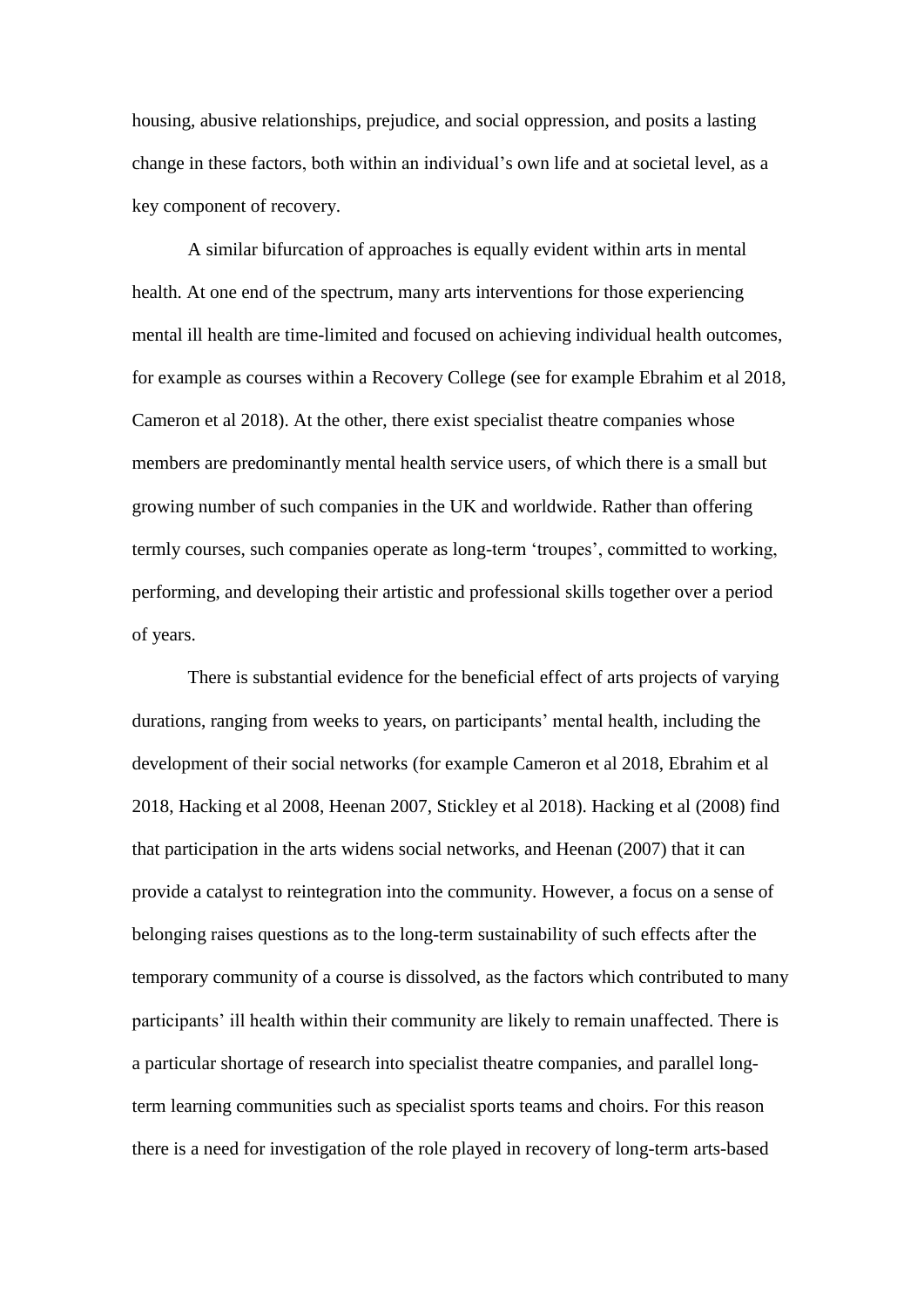approaches, which might have the potential to foster an enduring sense of community and an ongoing bulwark against marginalisation.

## *Case study: Out Of Character Theatre Company*

This research aims to investigate the contribution of specialist theatre companies to members' recovery journeys, through a literature review followed by an in-depth study into one company. Out of Character Theatre Company developed out of Converge York, a university-based provider of free arts, sports and other courses for those who experience mental ill health, whose structure is similar to that of a Recovery College, although its courses are explicitly focused on education rather than therapeutic goals (Rowe 2015). Yet in contrast to Converge York's time-limited courses, the company is a long-term, committed group of actors who perform in a wide range of venues under the leadership of a professional director, as well as offering a Simulated Patient service and developing theatre-based research projects into the lived experience of mental ill health.

The company is subdivided into two troupes: Out Of Character, who perform in theatres and other high-profile venues, and In The Moment, a 'development' troupe whose emphasis is less on performance and more on the development of performance skills and confidence. Its work is largely funded by external grants, as well as by ticket sales and donations. The company is established as a Charitable Incorporated Organisation (CIO) accountable to the Charities Commission, with a board of trustees including company members, and full voting rights for all members at Annual General Meetings. Its two artistic directors are professional writers and theatre-makers without extensive lived experience of mental ill health, but members who are service users take on leadership roles (often in a paid capacity) including as choreographer, graphic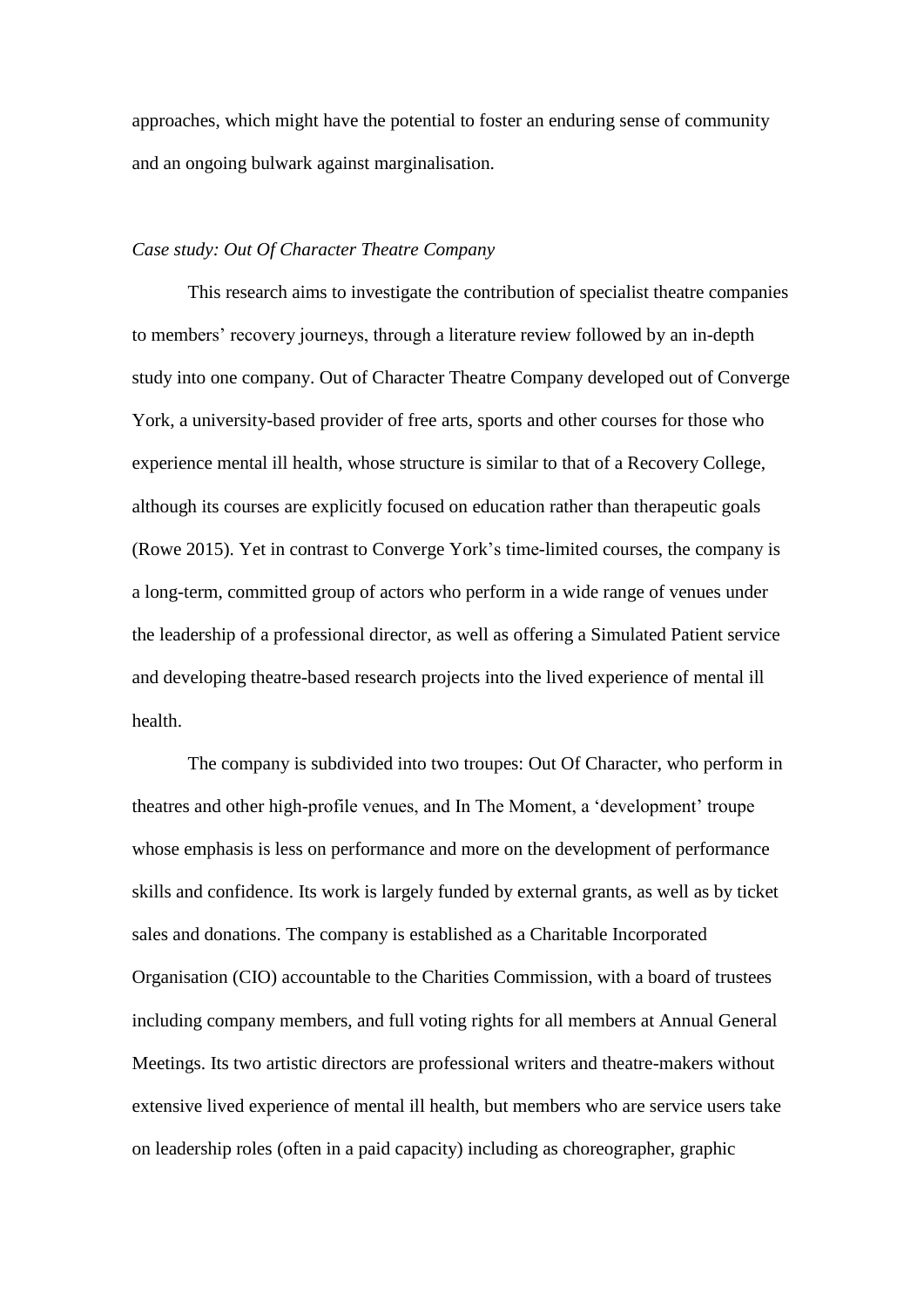designer, web designer, outreach workshop leader and Simulated Patient Service coordinator. Members also serve on the steering groups of the company's projects.

Out Of Character's website gives as the company's purpose:

We make challenging work for inquisitive audiences with the aim of transcending the boundaries of modern theatre and your perceptions of mental health, claiming the territory between inspiration and medication.

As this statement suggests, specialist theatre companies such as Out Of Character have several important aims besides facilitating members' recovery; indeed such companies may not even cite recovery as one of their key purposes. Nonetheless, this research aims to discover what role, if any, involvement in the company does play in members' recovery from mental ill health. In so doing it aims to provide some insights and directions for further research into troupes, teams and other long-term communities of interest for those in recovery.

## **Literature Review**

A review of literature relevant to this investigation necessarily comprises three layers: the theory and empirical evidence relating to the role of group membership and belonging in recovery from mental ill health; literature about theatre and mental health recovery; and finally the limited existing literature on specialist theatre companies, which bring together these two possibly therapeutic dimensions.

## *Groups and belonging*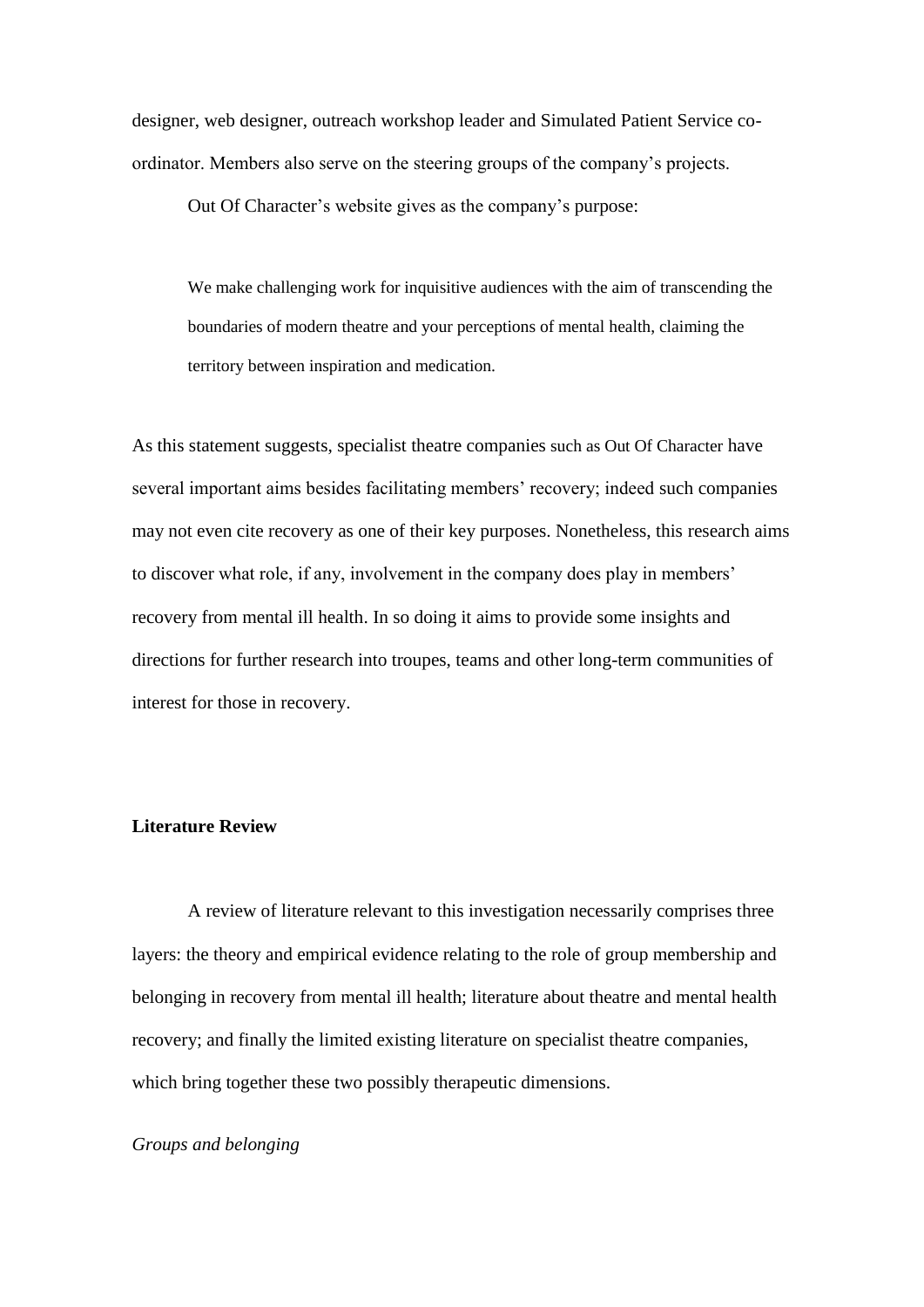In their review of the literature related to the need to belong, Baumeister and Leary (1995) conclude that 'the need to belong is a powerful, fundamental and extremely pervasive motivation' (p.497) and that lack of attachments leads to ill effects on health and wellbeing. A few years previously, Hagerty et al (1992) provided a valuable analysis of the sense of belonging specifically in mental health. Their definition of the concept is useful for the current study: 'the experience of personal involvement in in a system or environment so that persons feel themselves to be an integral part of that system or environment' (p.172).

Hester Parr (2006) carefully and critically considers the role of artistic practice in promoting such a sense of belonging amongst people with mental health problems. She tentatively suggests that 'social and psychological stability … might be cultivated through participation in creative spaces' (p. 162), a process she refers to as 'situated belonging' (p.151).

Doroud et al's (2018) meta-synthesis provides a valuable complement to this conception of situated belonging, by exploring the role of place in promoting recovery in mental health. They conclude that specific spaces and places (one might consider the examples of a rehearsal room, a community centre or a theatre) can be crucial to people's recovery process through creating the context for 'doing, being, becoming and belonging' (p.110). Rowe's own previous research (2015) finds evidence that a university campus, as a socially valued space of intellectual and creative activity, can fulfil such a role if it consciously aims to make its spaces available to those who experience mental ill health.

#### *Theatre and Mental Health*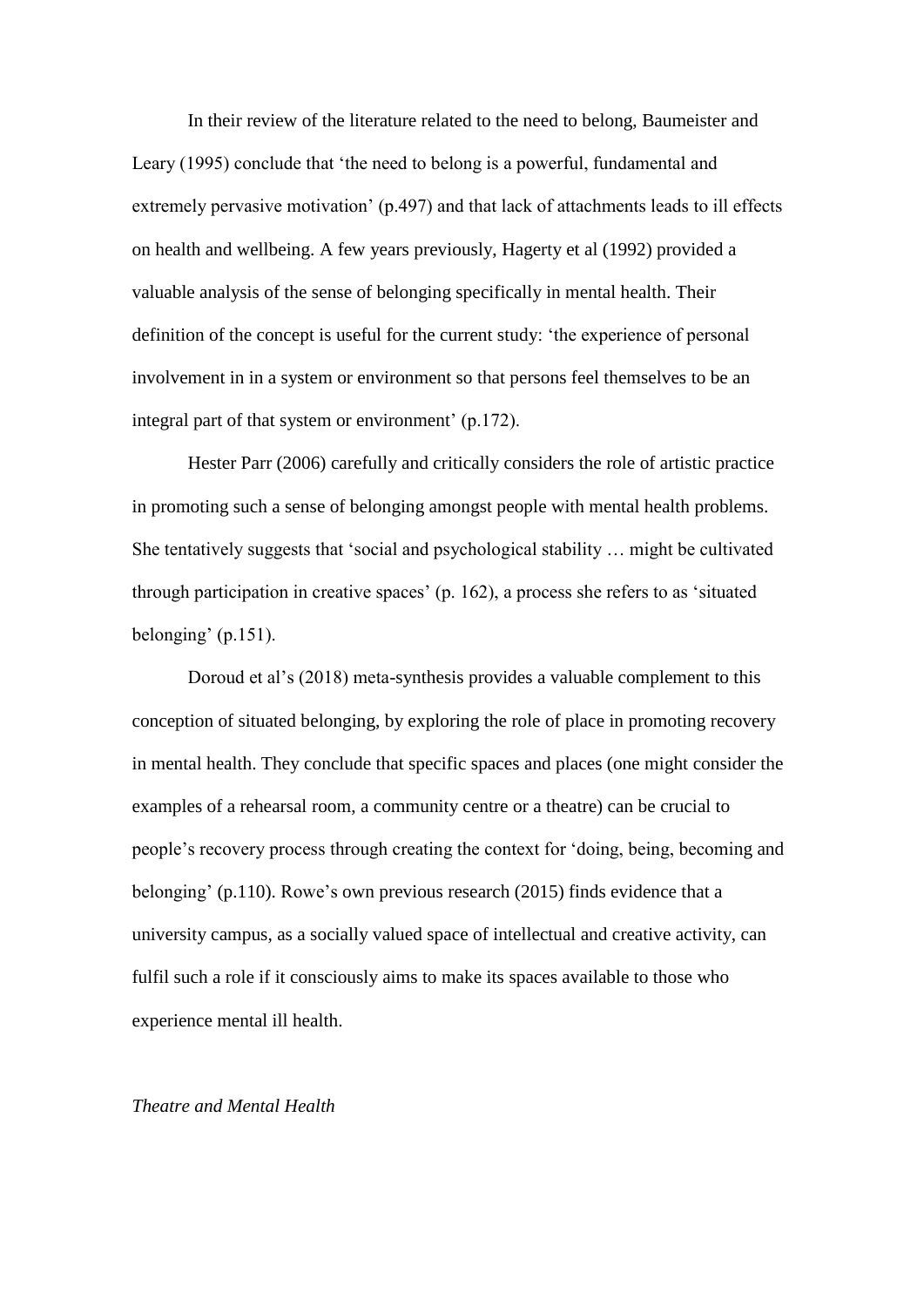The decades since the 1970s have witnessed a flourishing of 'applied theatre' work aiming to support and empower those who experience mental ill health, amongst other marginalised groups. This work has many roots and influences, from overtly therapeutic practice models of dramatherapy (e.g. Emunah 1994, Jennings 1997), to a broad range of more informal approaches arising from the community arts and alternative theatre movements (see for example Kuppers and Robinson 2007, Nicholson 2005). All of these approaches rest to some extent on the same essential understanding of the power of an oblique and imaginative approach to troubling themes:

Many patients are not ready to directly address the emotionally loaded issues in their real lives, and playing out related themes in imaginary roles allows for a degree of emotional distance. (Emunah 1994, p.vii)

A foundational text for theatre in mental health is Augusto Boal's *Rainbow of Desire* (1995), which developed Boal's 'Theatre of the Oppressed' methodology so as to identify and confront internalised oppression, or what Boal referred to as 'the cops in the head' – the psychological defence mechanisms and learned behaviours which restrict people's agency, wellbeing and development. Three further approaches which have been particularly influential within theatre in mental health are playback theatre (Fox and Dauber 1999, Rowe 2007), therapeutic storytelling (e.g. Gersie 1997, Frank 1995) and digital storytelling (e.g. Balfour 2009). Each of these enables a narrativisation of problematic experience, enabling what Rowe (2007) calls a 'reparative reconstruction of the self' (2007, p. 65), often through an abstract or fictional lens. Arthur Frank emphasises the two-way, interdependent nature of this narrative process, in that the selfexpression of a 'wounded storyteller' or performer also entails taking responsibility for the listener or audience. For Gersie, the collective nature of this process is a vital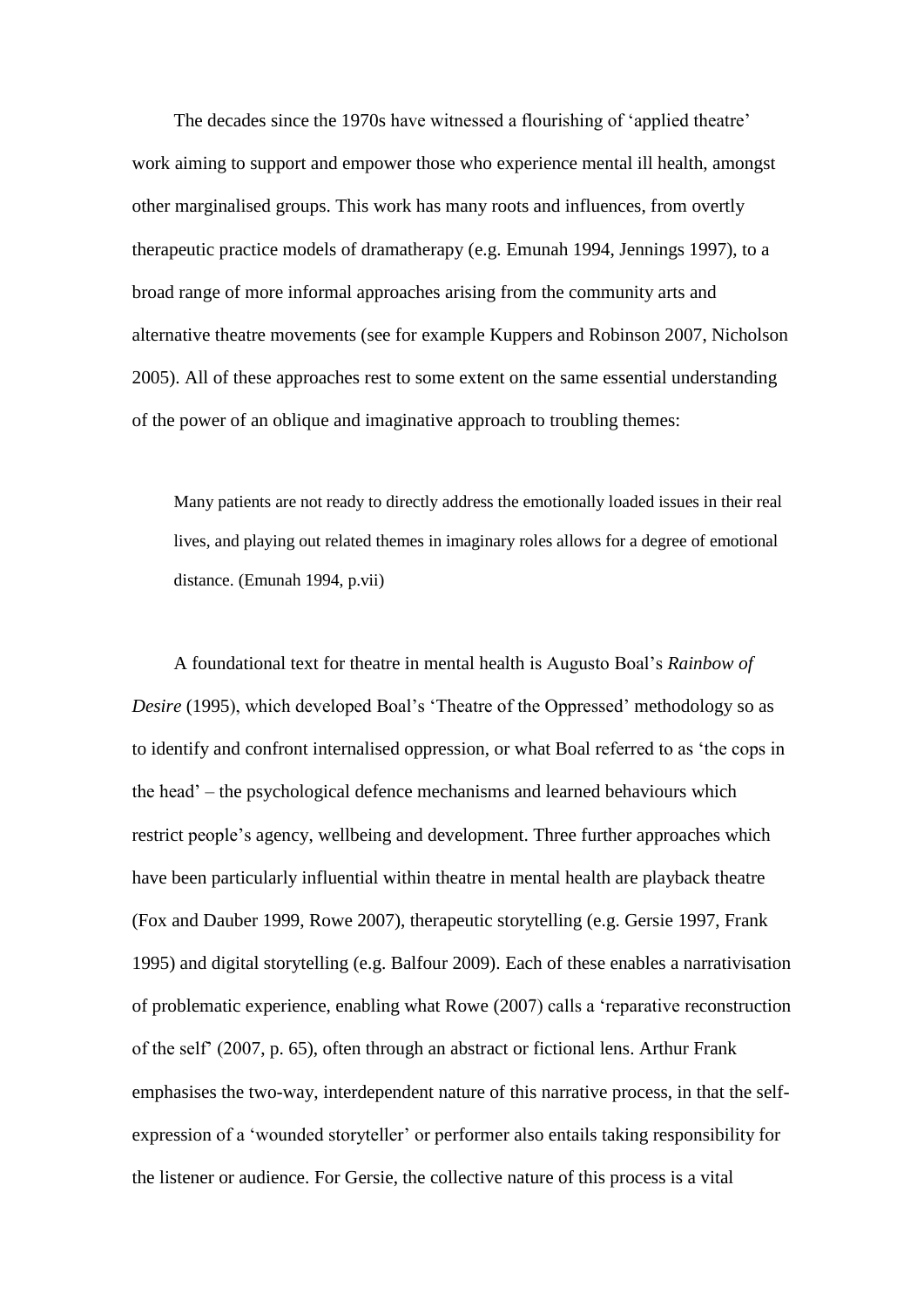component, in that through shared creative activities, 'a person's collaborative ability is evoked, nurtured and sustained' (1997, p. 6).

Because of this, Gersie attests, engaging in theatre or storymaking groups can contribute to recovery and gaining independence from mental health services:

The therapeutic storymaking group interrupts a person's tendency to drift towards a longterm involvement within the professional or semi-professional mental health context – amongst other reasons, because the groups aim to strengthen the clients' ability to engage with greater efficacy with their informal social network. (1997, p.5)

#### *Specialist theatre companies*

Throughout the UK and internationally there exist a growing number of specialist theatre companies specifically for actors who experience mental ill health (or addiction), including Stepping Out (Harpin, 2010), Theatre Troupe (Hunka, 2016), Fallen Angels (Zontou, 2017), 18 ANO (Zontou, 2013), and Outside Edge (Outside Edge 2018). In addition there exist theatre companies for actors with physical and/or learning disabilities, such as Mind The Gap (Calvert, 2015), Odyssey Theatre (Wooster, 2009) and Improbable Theatre Company (Eckard and Myers, 2009). Although each is unique, these companies have several characteristics in common with each other and with Out Of Character. All are predominantly amateur, although most specifically seek to create paid employment opportunities for those in recovery; Outside Edge is typical in stating: "Wherever possible, the company employs people with experience of addiction recovery" (2018). While acknowledging the potential therapeutic value for members of their work (Outside Edge aims "to change the lives of people affected by addiction through theatre and drama" [2018]), they often distance what they do from therapy or 'arts in health' initiatives.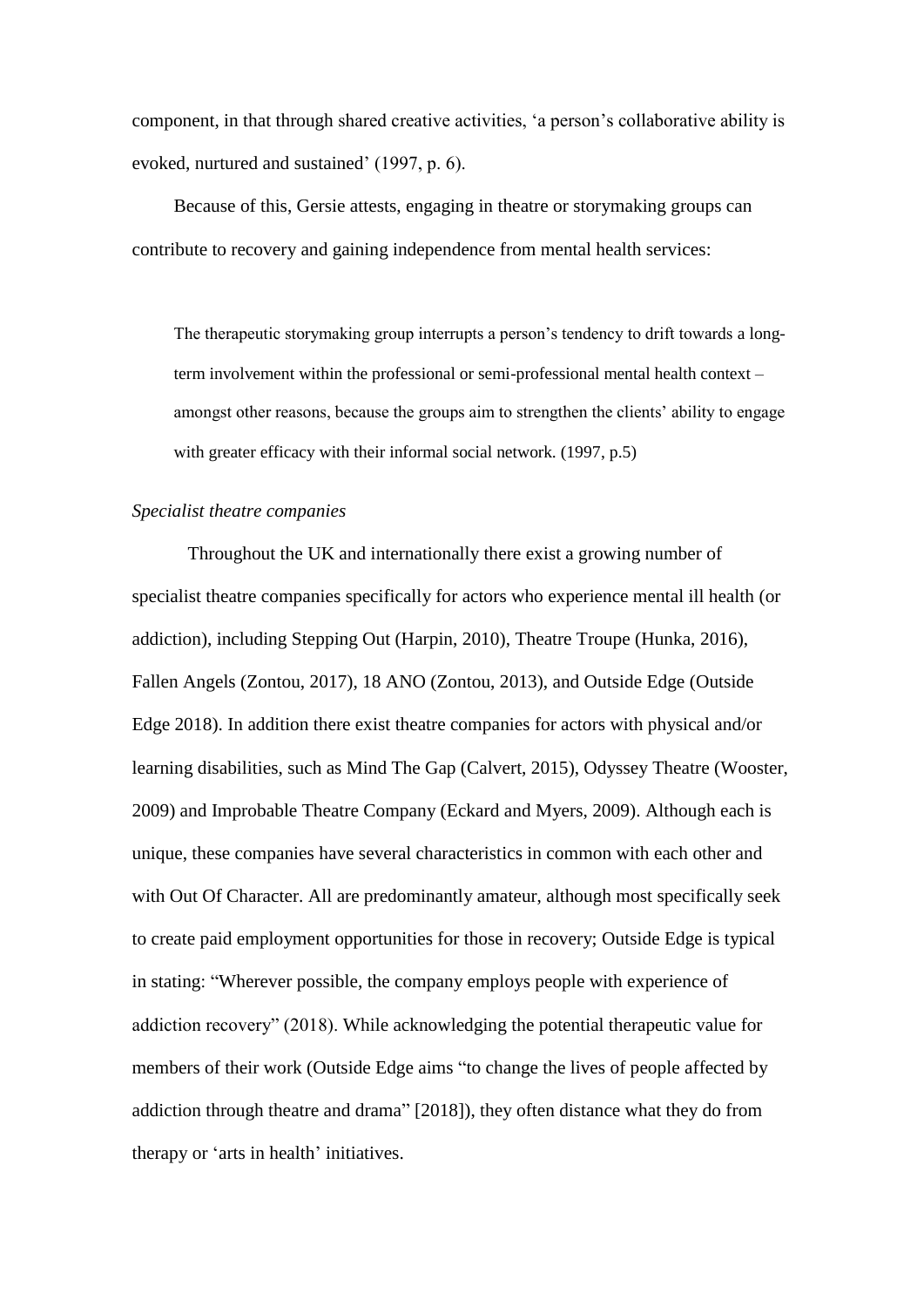A key distinction in this regard is their emphasis on high-quality, public performance, usually involving professional directors and other creative professionals, and sometimes in theatre venues, although they also tend to perform in university, community and healthcare settings. Stepping Out's director Steve Hennessy states that

we are trying to bridge the gap between community theatre and professional fringe theatre. And we are distinct from drama therapists in that drama therapists are all about process. (Harpin, 2010, p. 43)

Indeed these companies often identify as much with other groundbreaking theatre companies as they do with services for those with mental health difficulties – Harpin in fact analyses the work of Stepping Out as an example of cutting-edge, avant garde theatre (2010).

Companies' reasons for aspiring to high quality performance are several. Firstly, they may wish to develop their members' skills, networks and professional identities to the extent that they can transcend what has been called their 'mental illness identity' (Rowe 2015) or restricted roles associated with their disability (Calvert 2015), and reach out to professional and creative opportunities. Secondly, these companies may have an awareness-raising, destigmatising, or other collective political purpose.

In this respect companies set up for physically disabled and learning disabled actors have played a trailblazing role. Mind The Gap was one of many theatre companies established during the 1980s informed by the social model of disability, and closely allied to the disability rights movement (Calvert 2015). The company makes work that overtly campaigns to dismantle the structural and attitudinal barriers to the full inclusion of learning disabled people in society. Hunka (2016) alleges that such an activist orientation has until recently been lacking from theatre work with those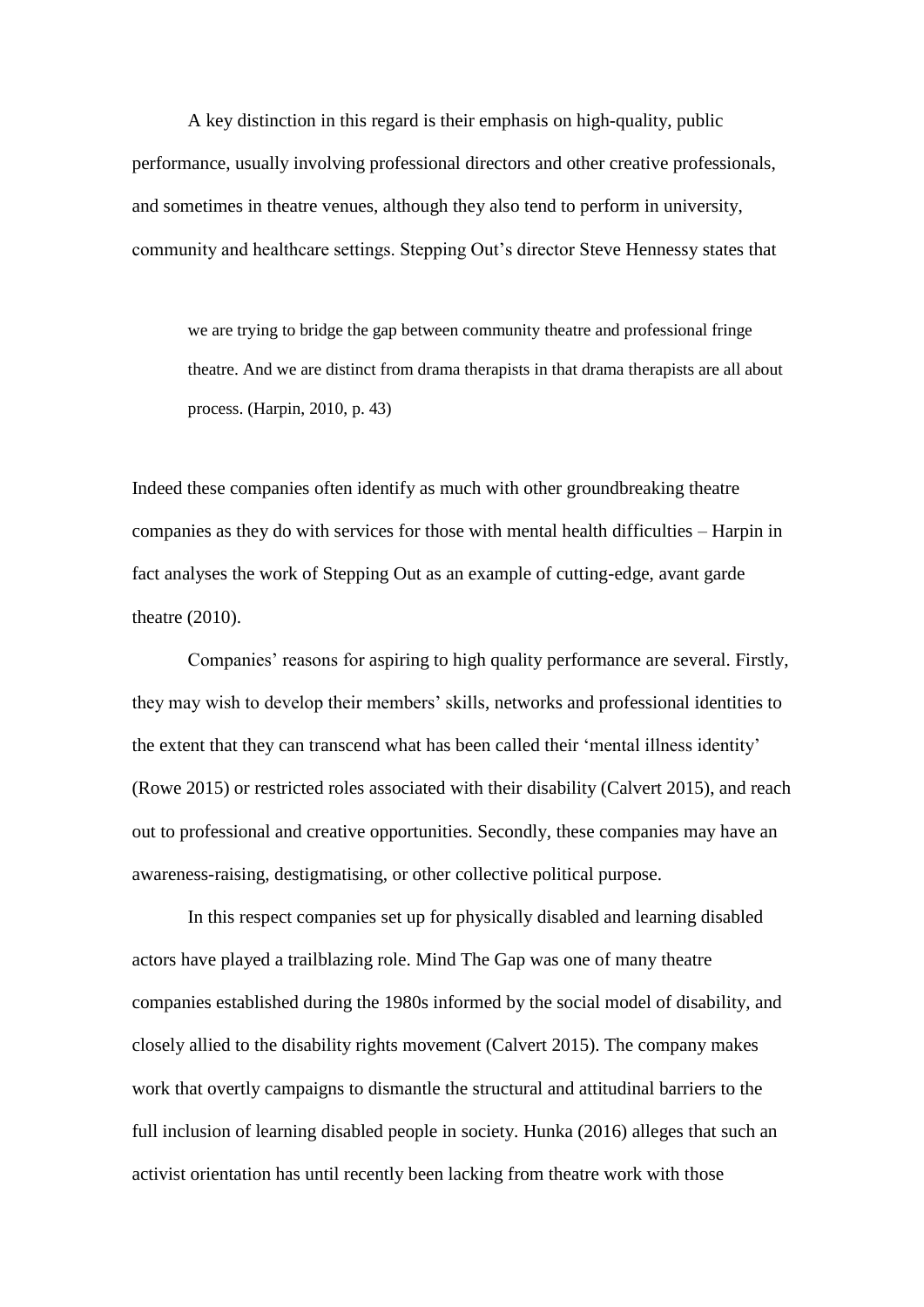experiencing mental ill health, limiting the potential for collective identification and campaigning; indeed she suggests using the term 'psychic disability' for mental ill health in order to emphasise the social factors which 'disable' service users. Analyses of recently established companies for those who use mental health services suggest that such an orientation is becoming more prevalent. Stepping Out "is concerned with the politics of the collective as opposed to the individual" (Harpin, 2010, p.51), and Out Of Character (2018) has created original plays which raise awareness of historic and present injustices against those with mental ill health.

Finally, these performances act as a focal point for dialogue. Zontou (2013) notes that 18 ANO often perform before audiences which include fellow service users, creating a space for public discussion of key issues in this marginalised community.

Companies tread a sensitive ethical boundary in giving performance opportunities to vulnerable actors, which can both set high expectations of reliability and present personal risks (Zontou 2017). Zontou describes Fallen Angels' key challenge as 'representing personal experience' without promoting 'the exploitation of human experience' (2017, p. 210). Most companies resolve this issue by avoiding using autobiographical material in productions (Harpin, 2010), or by transforming it into a fictional (Zontou, 2013) or abstract (Zontou, 2017) frame. Another challenge for both mental health and disability-focused companies is that of meeting audience's expectations in relation to standards of performance. On the one hand, the different strengths and perspectives of actors who experience mental ill health or disability can generate an unusual and provocative aesthetic; for example, Hargrave (cited in Calvert, 2015, p. 149) celebrates "the eloquence of dis-precision" in much of Mind The Gap's acting. On the other, Wooster finds there is a tension 'between respect for the stories and their telling and quasi-professional artistic imperatives' (2009, p.84) in a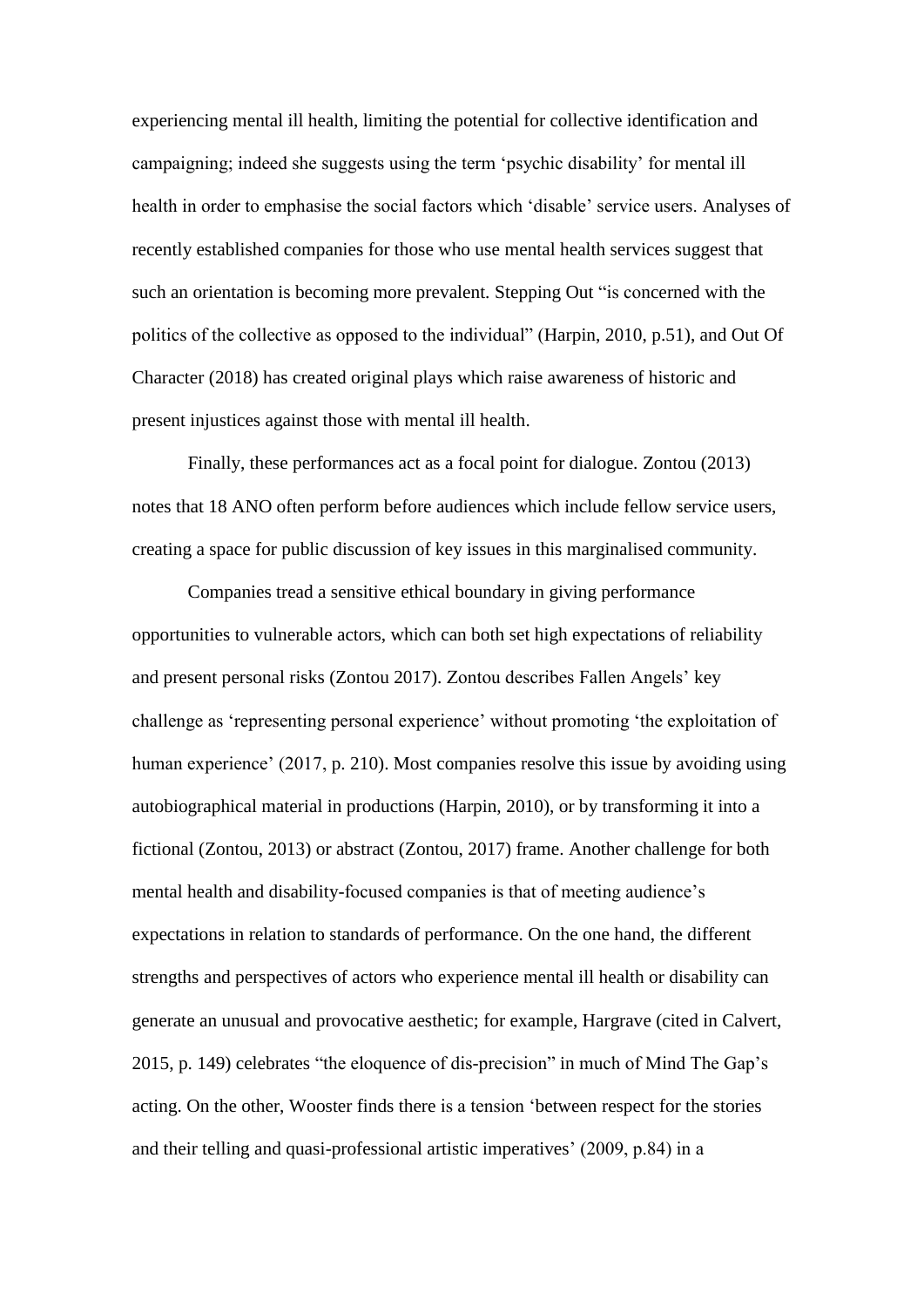performance by Odyssey Theatre. To meet both of these challenges, specialist companies often offer different levels of commitment and performance to individuals in different stages of recovery, including development groups whose emphasis is more on recovery and developing personal expression than on performance (see for example Out Of Character 2018; Outside Edge, 2018).

Reviewing the literature on theatre companies for mental health service users, three different emphases of practice can be discerned: *activist, artistic* and *advancement.*



## *Fig. 1: Intersecting emphases of specialist theatre companies*

Each company prioritises a slightly different blend of these – thus Stepping Out intends a "synthesis of the theatrical, the therapeutic, and the educative" (Harpin, 2010, 51), while 18 ANO pursues Kuftinec's "activist therapeutic theatre model" (2007, p. 276; cited in Zontou, 2013). Indeed it might be more accurate to describe these three emphases as a complex of the *affordances* of a theatre company structure. An 'affordance' is defined by the Merriam-Webster Dictionary as 'the quality or property of an object that defines its possible uses or makes clear how it can or should be used'; these three possible uses of the specialist theatre company structure appear from the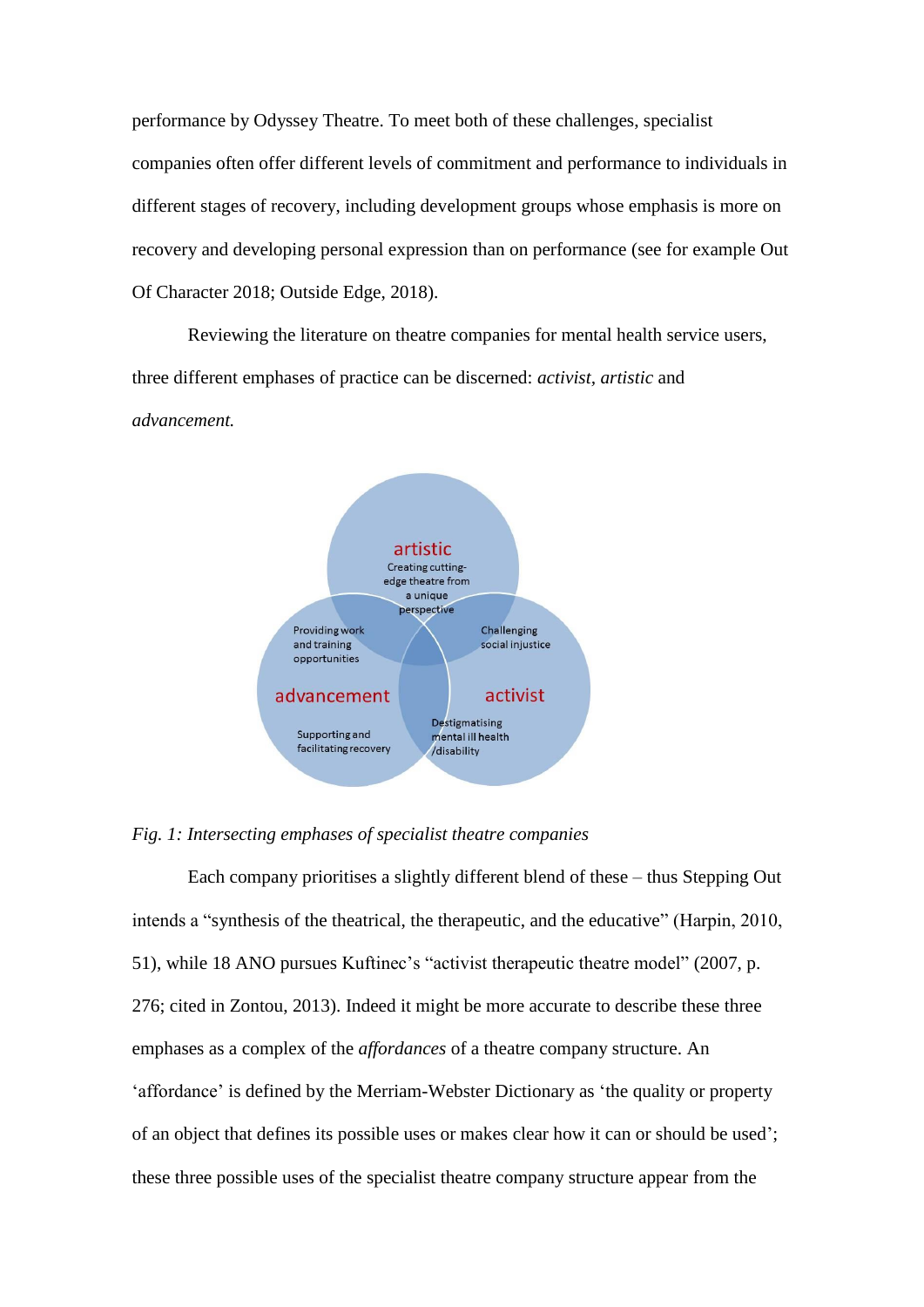literature to be intricately interlinked, although particular companies may overtly emphasise one over the others.

Despite this complexity, and the fact that recovery is rarely given as a central aim, this research aims to elucidate how members understand the role of the theatre company in their individual recovery process. The literature explored above variously locates the contribution of theatre companies to members' recovery in their creation of intense 'communitas' between members (Hunka 2016), in the reconstruction of their identities as actors (Zontou, 2017), and in dignifying or universalising their experiences of mental ill health (Zontou, 2013). However, these claims could equally be made of shorter-term arts initiatives. To understand more precisely what the theatre *company*  structure, with its long-term nature, offers to members' recovery process, it was therefore vital to adopt a participatory, qualitative methodology which could explore these themes iteratively and in depth, as will now be outlined.

#### **Methodology**

Following a literature review of both research articles and lay documentation of specialist theatre companies for those who use mental health services, in-depth, hourlong, loosely structured, qualitative interviews were held with six company members. For these purposes ethical approval was gained from York St John University, and written informed consent was given by all participants. It is vital to highlight that Heinemeyer acts as administrator to Out Of Character Theatre Company, and Rowe as a trustee, making both authors 'insider researchers', with a unique insight into the company and trusting relationships in which to conduct participatory research with company members. This also places an additional burden on both authors to be as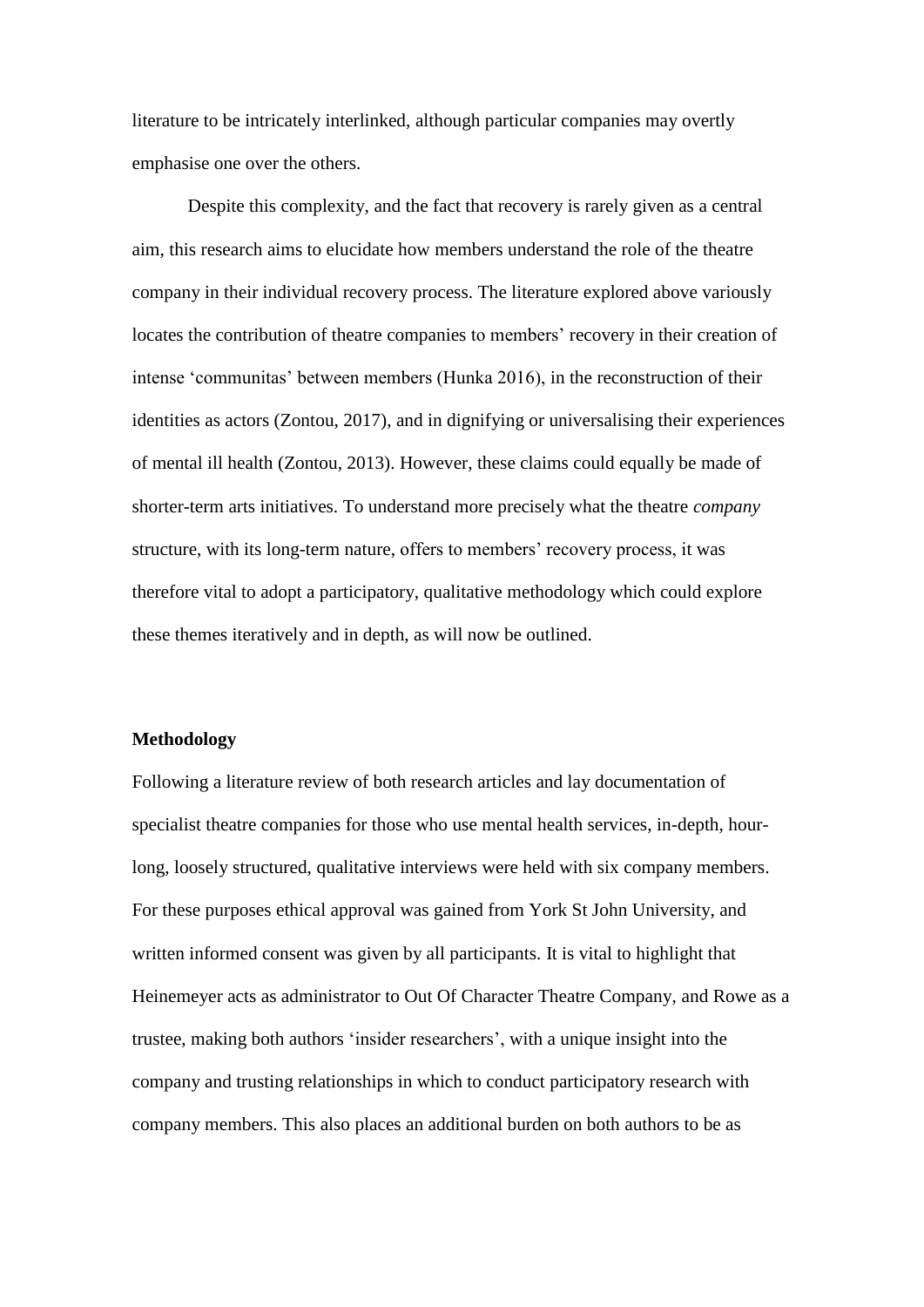unbiased as possible in reporting this research; as experienced practice-based researchers both have undertaken substantial training in so doing.

The interview questions were informed by themes emerging from the literature review. They were also designed to enable a variety of visual, narrative and analytic approaches to the research question. In particular, the metaphor of a tree was used to invite interviewees to consider both the 'roots' of their involvement in the company (how they became involved) and the 'branches' (skills, relationships, further creative or professional opportunities which have developed in their lives through their involvement).

It is important to acknowledge that there is a trade-off involved in the use of such a device. Visual or metaphorical devices inevitably introduce a framing bias to data-gathering – inviting participants to view the company in a certain way - but within arts research, they are widely accepted for their ability to generate fluent, wide-ranging and reflective responses (Reason 2006). For Barker (1998), a key priority for qualitative research into theatre is to engage participants in wide-ranging, reflective conversation about their experiences. In the current study it was felt that the framing bias of visual devices was outweighed by this ability, and the focus they could engender on the role of the company structure in respondents' biographies. This has implications for how to interpret the findings: the relationship respondents described between the 'trunk' of the tree and the 'branches' can be considered predictable given the initial introduction of the tree as a device; the novel findings are rather the detail of what constitutes the 'trunk' (the nature of belonging to the company) and 'branches' (developments in respondents' lives).

Other questions probed the negative or challenging aspects of company membership.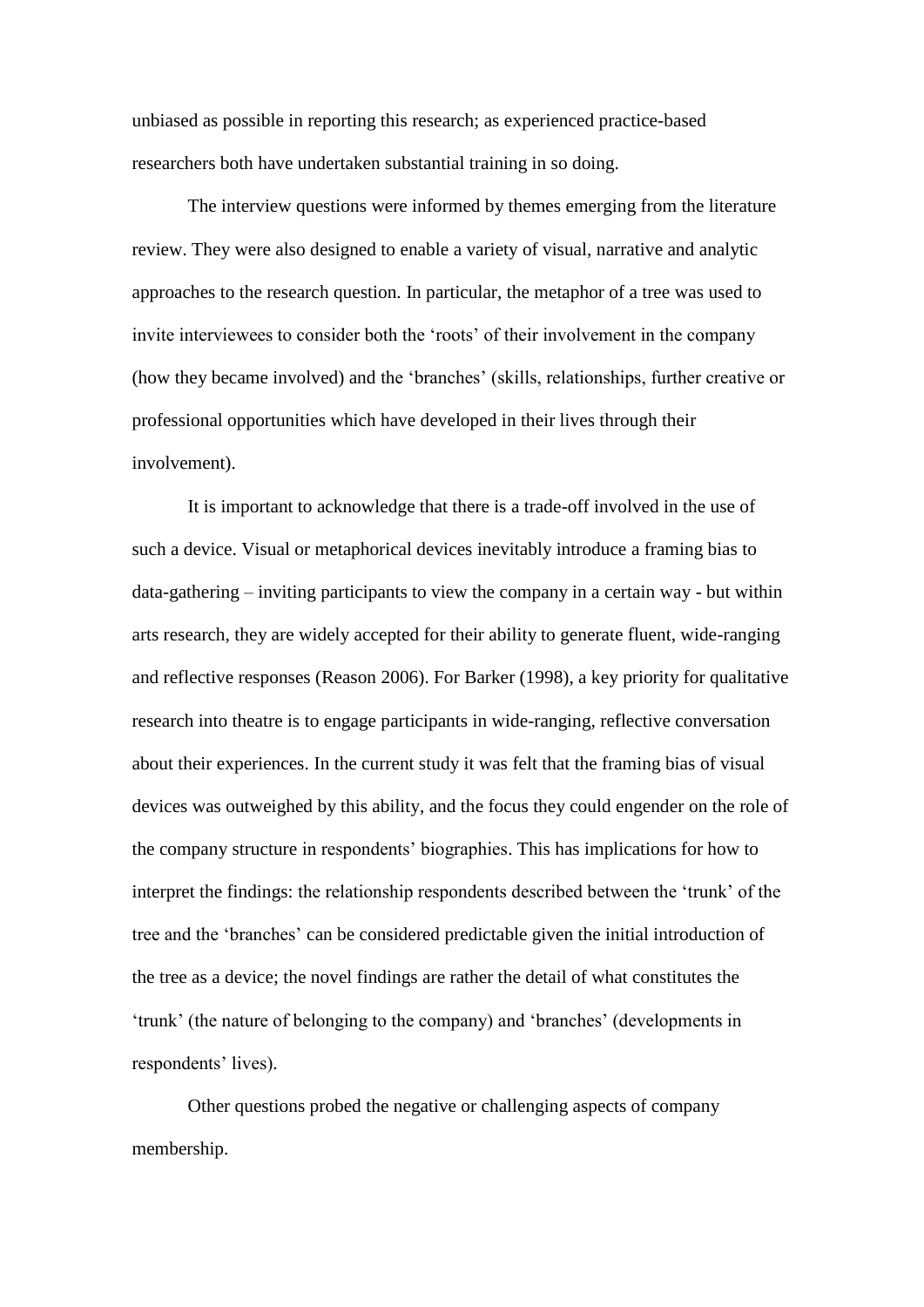Interviewees were given the opportunity to check transcripts for accuracy, and these transcripts were then analysed thematically. Quotations were extracted from transcripts which best expressed each theme in interviewees' own words. The 29 themes were then grouped into eight conceptual clusters and mapped in relation to each other.

The thematic analysis was then cross-checked and enriched through a group interview with six other company members, involving twelve members in all. This group reviewed the themes and selected quotations, and made several substantive changes to the provisional grouping and the labels of cluster themes, until the thematic mapping matched their experiential knowledge of the role of the company in their recovery. The most significant change made by this focus group was to reverse the roles of performance and 'being known', so that 'being known' assumed a clear central role, and performance an important but more marginal one.

To ensure a representative sample, six participants were drawn from each troupe of the company (one of which acts as an introductory group for those not yet ready to commit to high-profile performances and strenuous rehearsal schedules), and together the twelve represented a spectrum of duration of involvement in the company.

#### **Results**

Thematic analysis and focus group cross-checking brought out two key complexes of cluster themes: 'being known' and 'branching out'. Because of the way interviewees linked these two complexes of ideas, the decision was made to represent the 'being known' complex in simplified form as the 'trunk of the tree' (see Figure 2). Meanwhile the composite diagram of all respondents' answers to the question which elicited the 'roots' and 'branches' of their involvement is supplied as Figure 3. Each of these clusters is now discussed in turn, drawing out some striking sub-themes on the way.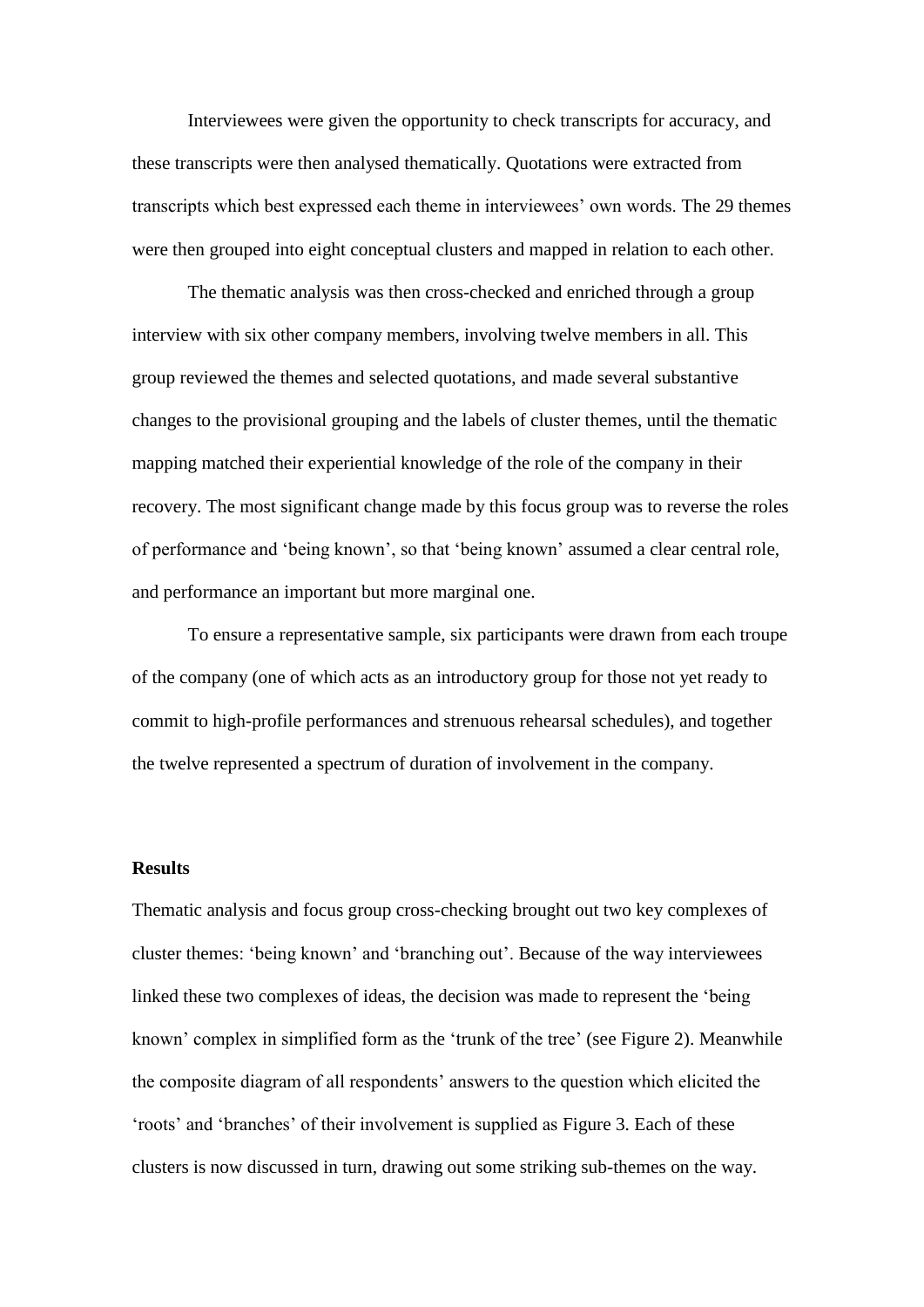#### *COMPLEX 1: Being known*

*Being known.* Interviewees returned repeatedly to the idea that the company was a place of deep and abiding relationships, in which they feel secure and valued:

"It's like a family, you know […] We get to know each other very well, our strengths and our weaknesses, and how we can express those, in a kind of family situation. It can be very empowering, to feel that sense of belonging.' (Laurie)

Respondents emphasised that the relationships within the company were of a deeper and more dependable nature than those they experience outside it:

"It's a bit like – well, these people know more about me than my family, really." (Joe)

Actually it's the one thing in my week where I go and people will ask about a specific thing I've done in the week. Yeah, so if like I say that I have an appointment on Thursday, then guaranteed at least somebody will be like, 'Oh, how did your appointment go?" (Imogen)

Several attributed this strong sense of connection to the long-term nature of their commitment to the company, in contrast to theatre courses they had previously undertaken:

"I feel like – a lot more connected to the group in In The Moment, because I think Converge was a set period of time, where we did one thing, whereas I've really got history with everyone in In The Moment, because we've worked together on so many things and been together so long." (Imogen)

Others attributed it to the shared experience of theatre-making – and reciprocally, the quality of relationships was felt to be vital to the quality of the theatre they make. Motivated by this shared purpose of making good theatre, interviewees felt robust and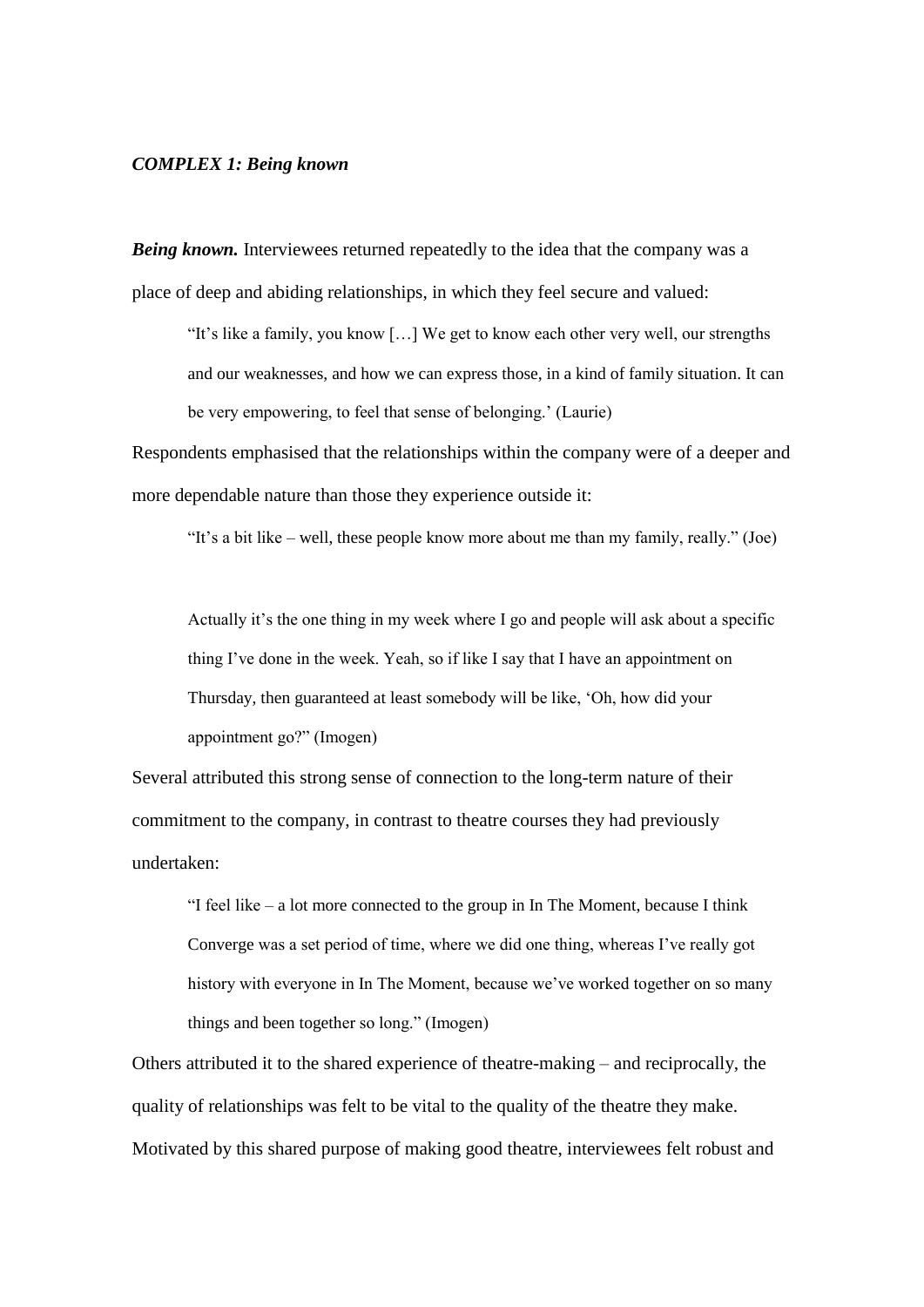secure enough to resolve artistic and personal differences which arose within the company:

"There is a sense of not holding onto grievances and those things that go on. I think there is a tremendous commitment from other players and myself to work together, you know, to make it work." (Laurie)

Two other respondents described ongoing disagreements that had arisen within the company, which had affected their enjoyment of rehearsals, but nonetheless expressed confidence that these would be resolved over time within the context of strong relationships.

While the theme of 'being known' was placed by the researchers in a more marginal role than that of performance, the focus group of respondents, following discussion, placed it in a central position within interlinkages to all the other themes.

*Being heard: intuitive democracy.* Interviewees were emphatic in describing the company's artistic decision-making processes as democratic, although they were not usually referring to its formal decision-making processes (such as trustees' meetings and Annual General Meetings). Rather they drew attention to what one could call an 'intuitive democracy', in which everyone's voice is heard. One interviewee described the transparent 'devising' process of scriptwriting, facilitated by the director but drawing on every member's improvised contributions:

"It's like nothing's really set in stone. It's very, kind of, fluid. Jane'll come with an idea, or an activity, or something. And then we'll just kind of work from there. […] And Jane films it on her ipad. […] Then when it comes to writing, like, a script, she'll bring bits from previous weeks – bits that worked really well – to make the script." (Imogen)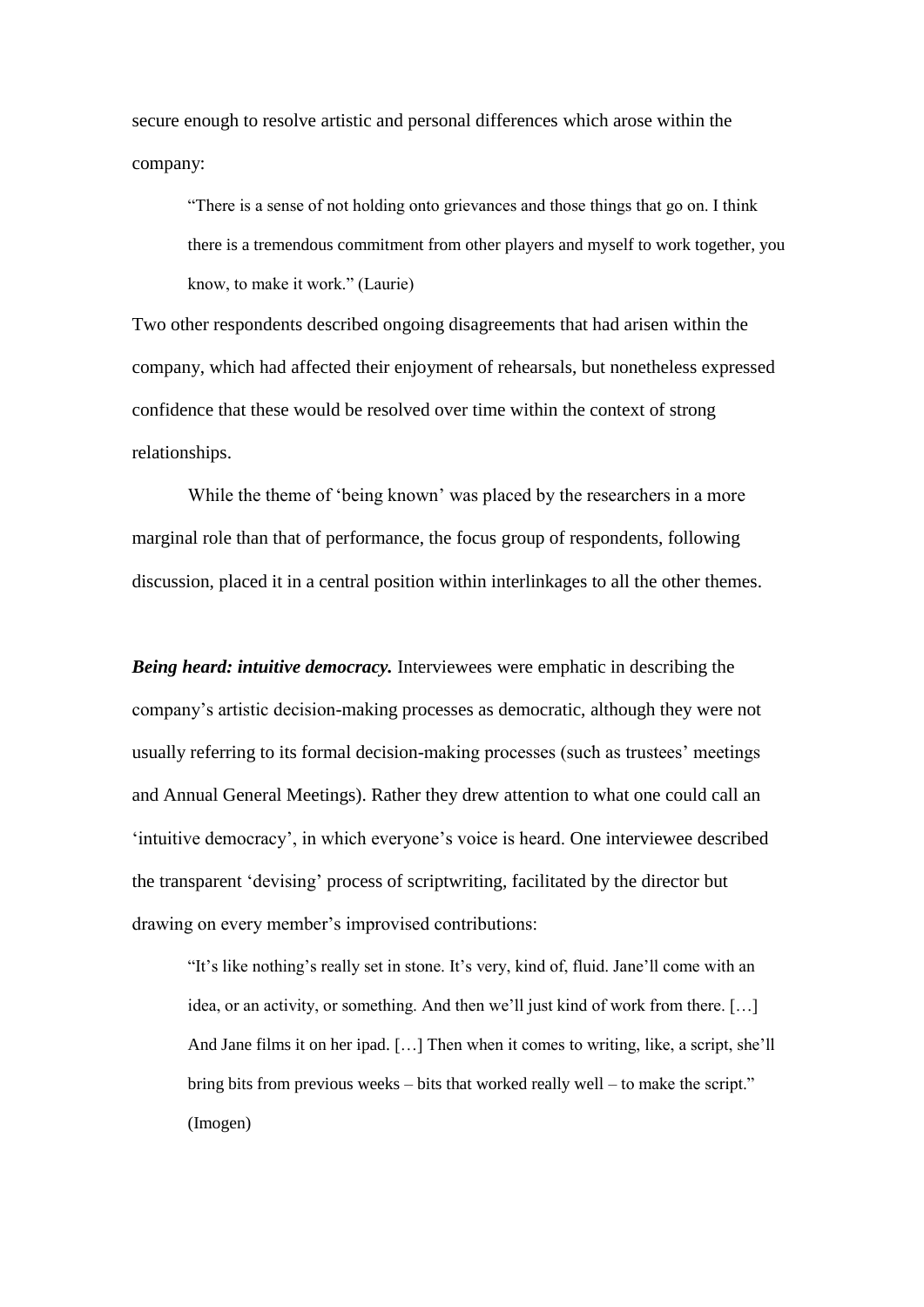Interviewees saw devising as the primary vehicle for incorporating everyone's views and input:

"I don't go out there to influence, but I think because I'm part of it and interacting with it, I think I have an equal say in what goes on. […] Because I think that the way the plays are written is very democratic." (Laurie)

When issues or disagreements inevitably arise, this 'intuitively democratic' approach extends to solving them:

"(There was something that) upset quite a few of us […] Quite a few of us felt that. So we know that next week – this week – we're gonna go back and talk about which direction we want it to take. [..] We decide everything as a group, whether we're going to do something or not." (Imogen)

*Becoming reliable: the paradox of reliability.* Interviewees identified a significant aspect of belonging to the company which might be referred to as the 'paradox of reliability': although their health sometimes prevented them attending rehearsals, individual members are able to be much more reliable in attending Out Of Character than other things in their lives, precisely *because* consistent good health is not expected in Out Of Character:

"So even when I am a mess, and I'm doing too much, I'll still go to Out Of Character [… ] I love that feeling that you can go there and you could be a mess. And you could sit in the corner and cry, people would just note that, and that that's OK."(Margot)

"*(When I had a bad episode with my mental health)* they were really kind, and they just wanted to put in place stuff that they can do to help, and now it's perfectly fine  $[\dots]$  – like, everyone knows that happens sometimes and it doesn't really taint their view of me because they've all got their own issues as well. […] And that means it's the only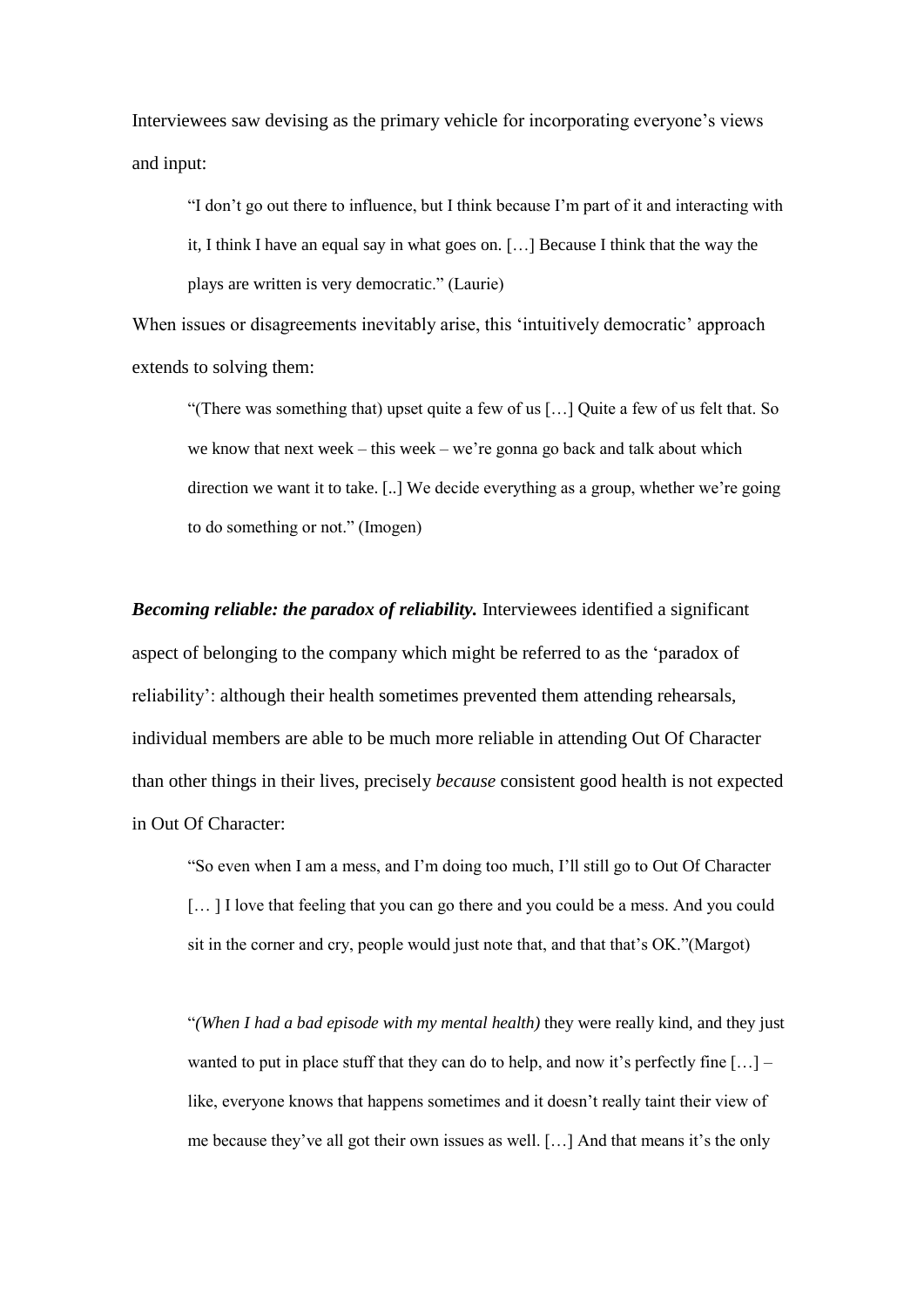thing in my week that I can absolutely say, I'm gonna be there, because quite a lot of things, if I've got a slight feeling that that's going to happen, I won't go." (Imogen)

Interviewees emphasised that their directors and fellow company members did not put pressure on them to attend regularly, but that habits of commitment evolved naturally and voluntarily:

"We do tend to give apologies actually, if we can't come – on the Facebook group we write what's happened – which is nice because there's no obligation to do that – like…it's quite casual, but we feel like doing that." (Imogen)

For this reason, the focus group chose to rename this cluster 'Becoming reliable', to emphasise how reliability developed over time both for individuals and for the company as a collective.

*The performance journey: challenging and binding.* Many respondents, particularly those from the troupe which performs more frequently, identified performance as the experience which cements the company and gives it its purpose. Two interviewees from this troupe talked in detail about the different moments of the performance 'journey': 1) the nerves and challenges beforehand; 2) the intense, collective, creative experience of performing; and 3) the subsequent sense of accomplishment and celebration.

"(Performance is) when you get those tremendous feelings of bonding with everybody, and working together for a common cause, and then the hard difficult aspects of performing, of nervousness, struggling with words, then the learning to rely on other people, to hold hands and work together is such an important thing, that feeling of friendship and commitment to the language of theatre. […] And sometimes all these things crystallise and come together, and you have this fantastic moment of….well, it's just really good!" (Laurie)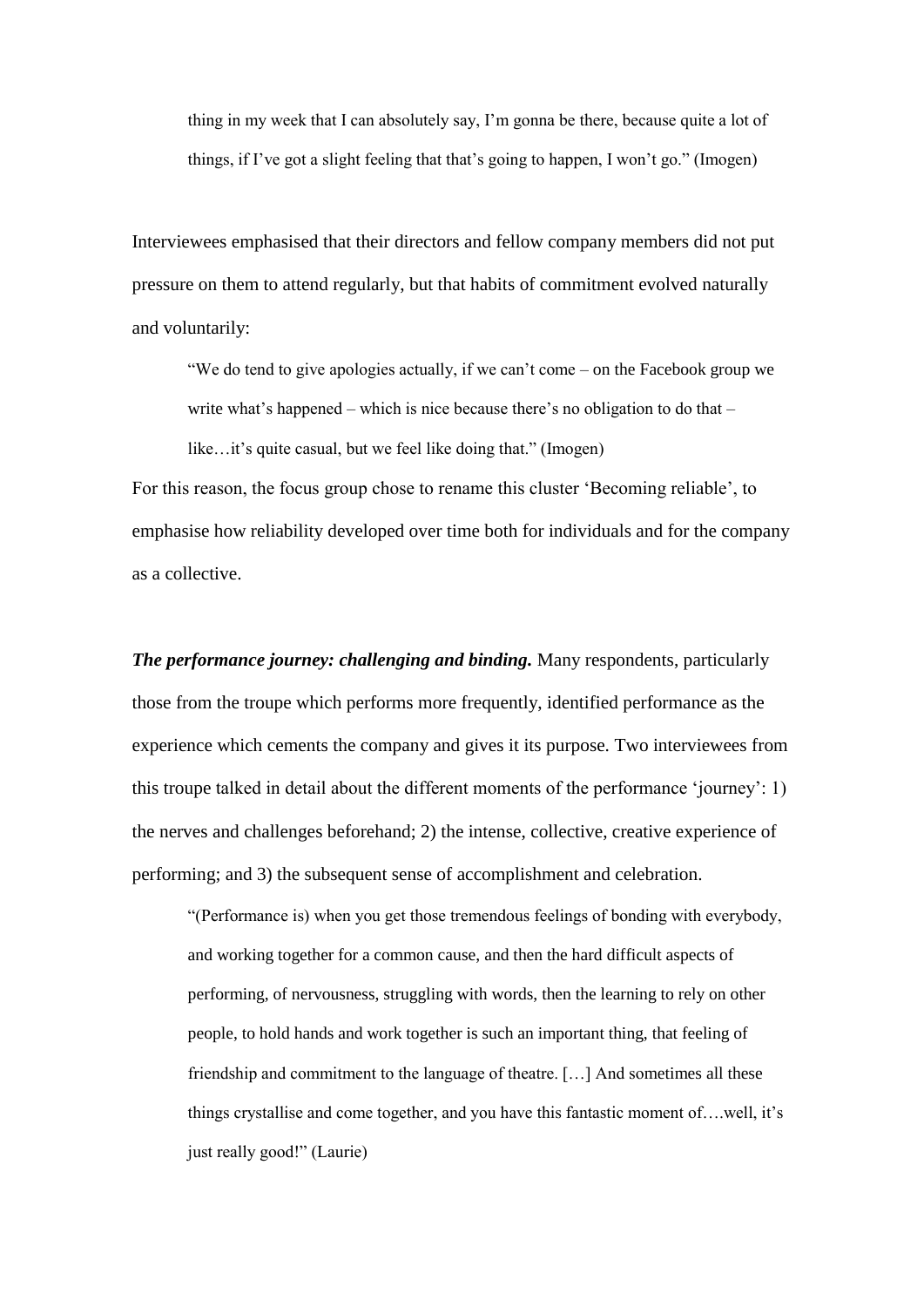Closely tied in with this sense of achievement was the sense, shared by all respondents to some degree, that audience feedback confirmed the performance's social value, either through its emotional or inspirational impact on individual audience members, through combatting stigma and low expectations of people with mental illnesses, or through raising awareness of vital issues:

"You get people coming up to you and saying, Wow, that was amazing, that was...we've never seen a play like this before, and it's....not just breaking boundaries and barriers, it's….it's so thought-provoking, and mesmerising […] And I know we've done our job then." (Frances)

This cluster of themes was initially placed, based on interview data, in the centre of the thematic mapping, but focus group participants felt performance to be peripheral to (as well as indivisible from) the central importance of 'being known'.

*Openness: good out of bad:* Respondents strongly valued the ability to talk openly, and often in a very everyday or 'by-the-by' fashion, about their mental health with fellow company members who could empathise with their experience. However this cluster of themes was reconceptualised by the focus group around the idea of 'making good out of bad experience', to emphasise that performance gave full expression, narrative cohesion and social purpose to this openness.

The satisfaction taken from performance was particularly true of performances and workshops held as staff training for mental health professionals, in which respondents felt they were able to draw on their (often bitter) personal experience to create something valuable and contribute to social change.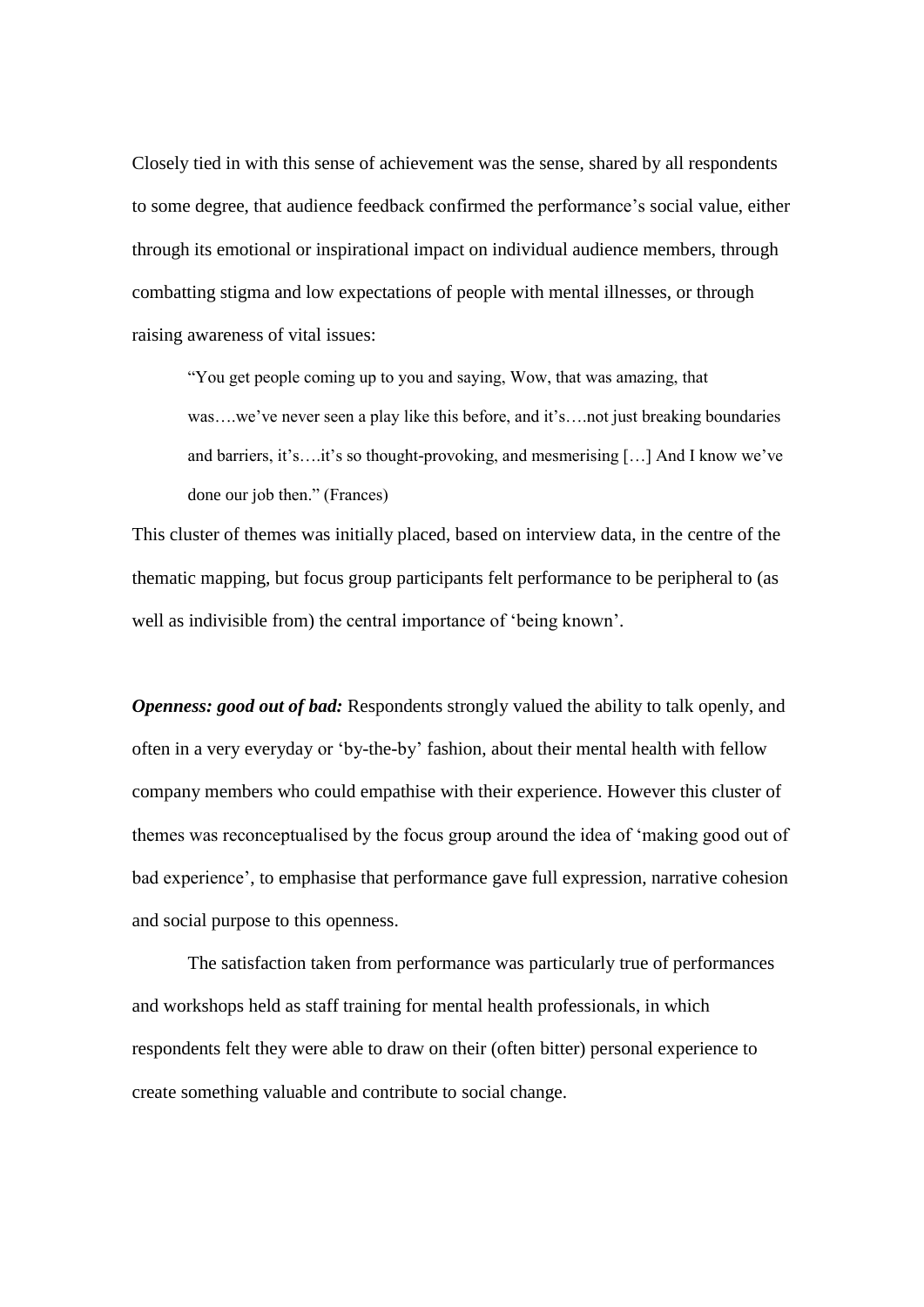"I remember years ago thinking, ooh, I've been through this but I would like to create some value out of my mental health […] And I see that in quite a lot of people, really using what you're going through to make it better for other people's lives.' (Lorna)

'In my poem it's like, 'Building performances out of the rubble of the walls we've knocked down, and painting pictures people never see because they've never had to look." (Imogen)

*Balance and flow.* Respondents valued the reciprocity they felt to exist within the company, in that support was felt to be mutual and balanced, so that attending ususally replenished rather than draining their emotional energy:

"There's really good balance in our relationships with each other. Like, I'm just trying to think what a negative would be, hypothetically, and I guess if I felt like I was taking on everyone else's mental illnesses, and taking on everyone's recovery, and being everyone's advisor, but that actually doesn't happen. We offer support to each other and we, you know, tell anecdotes about when we've done similar, or ask around about psychiatrists (laughs)." (Imogen)

Individuals identified different specific roles and identities which they had come to adopt within the company over time.

"I think I've just 'nominated' myself social secretary. I'm the one who does the loop texts – Oh, we're doing this, or we're going for a drink, or wherever." (Margot)

"I've been told that I've got high energy. They need me there…I've been told that, if I weren't there, it wouldn't be the same." (Joe)

"I brought in some writing that I did years ago, and we used it in the group, which was really good for me." (Lorna)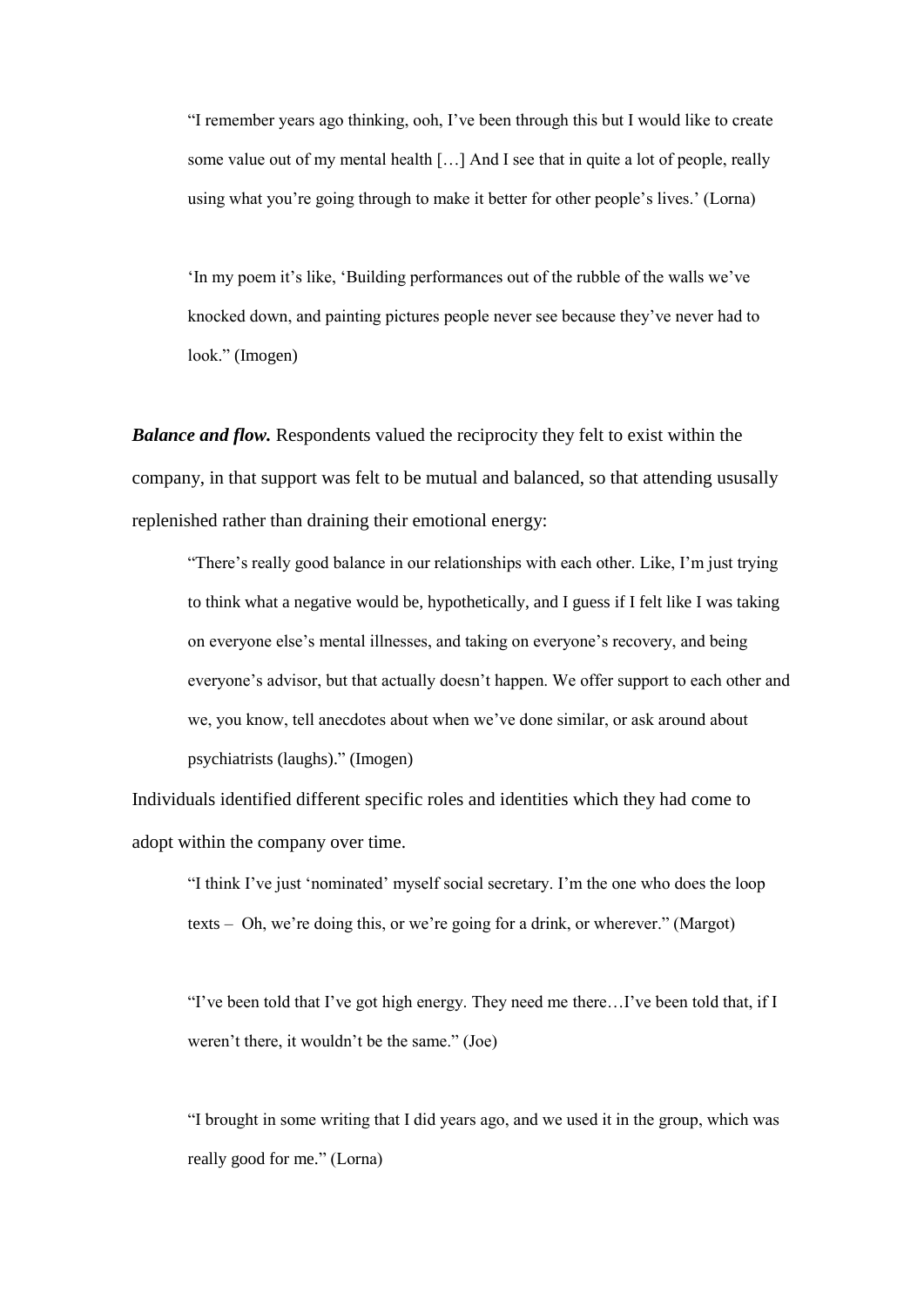Asked to describe what others in the company value them for, respondents in both individual interviews and focus groups cited:

- Creative roles and strengths (e.g. actor, dancer, bard, poet, clown)
- Social roles (e.g. host, encourager of others, ideas person, chef, guru, facilitator, social secretary)
- Caring roles (e.g. counsellor, philosopher, laughter-maker, great hugger)
- Intrinsic qualities (e.g. being honest, wise, kind, person-aware, supportive, physically expressive)

## *COMPLEX 2: Branching out*

The 'branches' identified by respondents as developments they considered the company to have enabled (or helped to enable) in their lives and recovery processes ranged from friendships, and the emergence of new or buried talents, to paid and voluntary work, and opportunities to have an influence on political decision-making and society. One interviewee has recently published a book, another has started a university course in a caring profession, and another has become a dance tutor and semiprofessional actor. Other respondents cite their 'branching' activities as taking place primarily within the ecosystem of Out Of Character and Converge York.

One respondent in this latter category identified several knock-on effects from his own recovery. Firstly, he had become a mentor and volunteer support worker to others who lacked the confidence to join Converge York:

"It did actually propel me to not just be well, but help others, and when you help others, it's so satisfying… I've been asked…to be like a stepping stone for…people outside of York, who want to do other things, cause I've been through it." (Frances)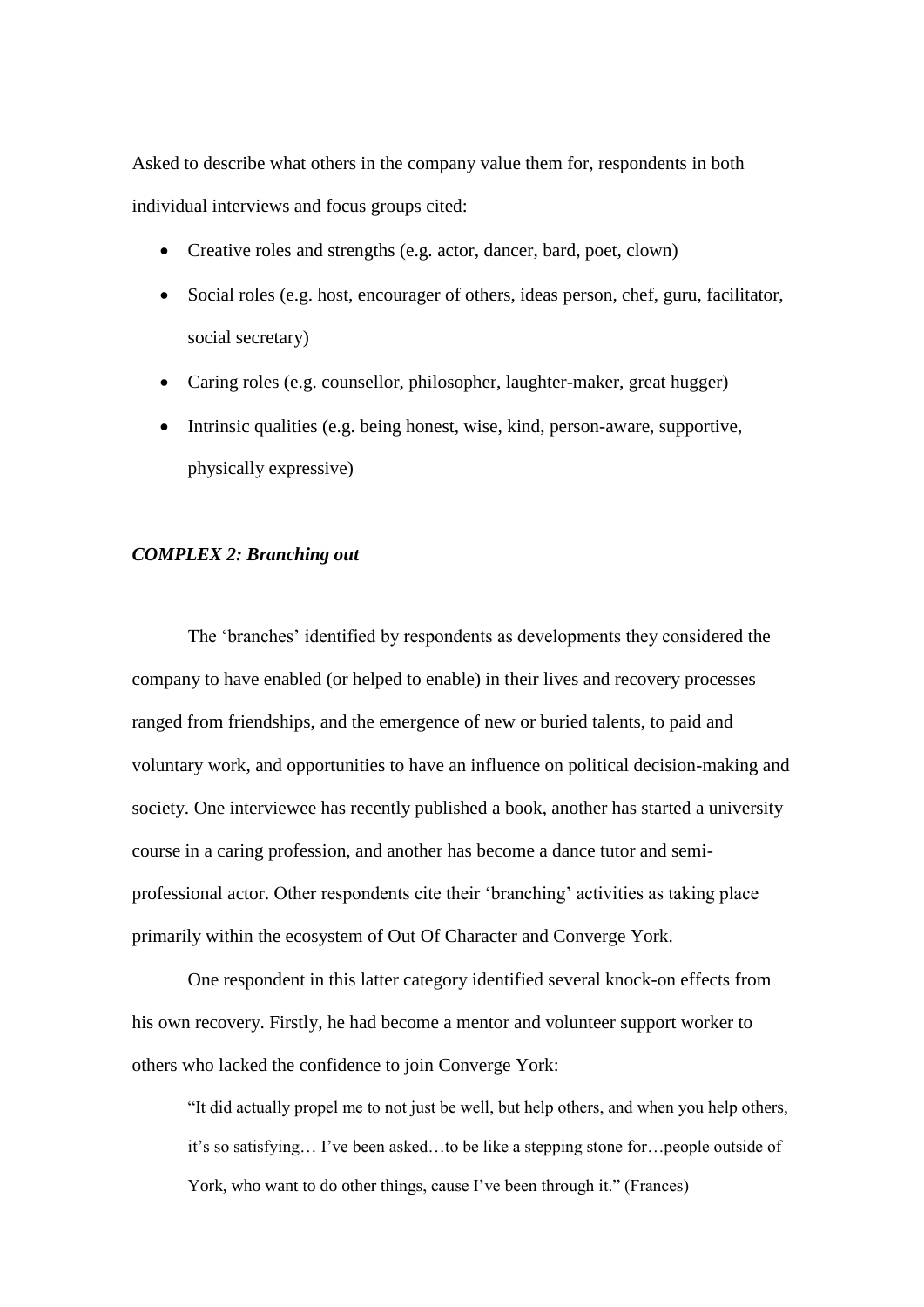Secondly, he had been able to act as an ambassador for the company and for Converge York at fundraising and networking events, and was conscious of the positive impact of doing this:

"It's opened the doors to going to London and doing (an event at) the Igen Trust…We met different organisations, from The Orb, which is really good in Knaresborough, and … it was Chapel FM from Leeds we met, and we met Arts Network from London… we met loads of different people who are doing the same thing… because they're nicking some of our ideas, because they like it – like theatre and all that, they want to do it in theirs." (Frances)

Still other respondents described their 'branches' as more intangible – a sense of creative potential and the open-endedness of their own development and that of others: "It's actually opened up a lot of doors. Normally you think of things closing down. But actually, you know, in a few years you don't know where I'll be." (Lorna)

Crucially, interviewees explicitly identified the company structure, within which they experience 'being known', as the stable basis from which they had been able to take independent, new and brave steps in their recovery and life journeys:

"Out Of Character feels like it's been like a stem line through that, and then I build my confidence up here, and then building my confidence up here allows me to go, Ooh I might try the community theatre, because I know Juliet from Out Of Character, that might help…. Everything can change, but Out Of Character has that consistency and I think….It's like in a performance when you've got one person staying still and you have loads of people running across, and it's so nice because you have that still person, and then that's what makes it work." (Margot)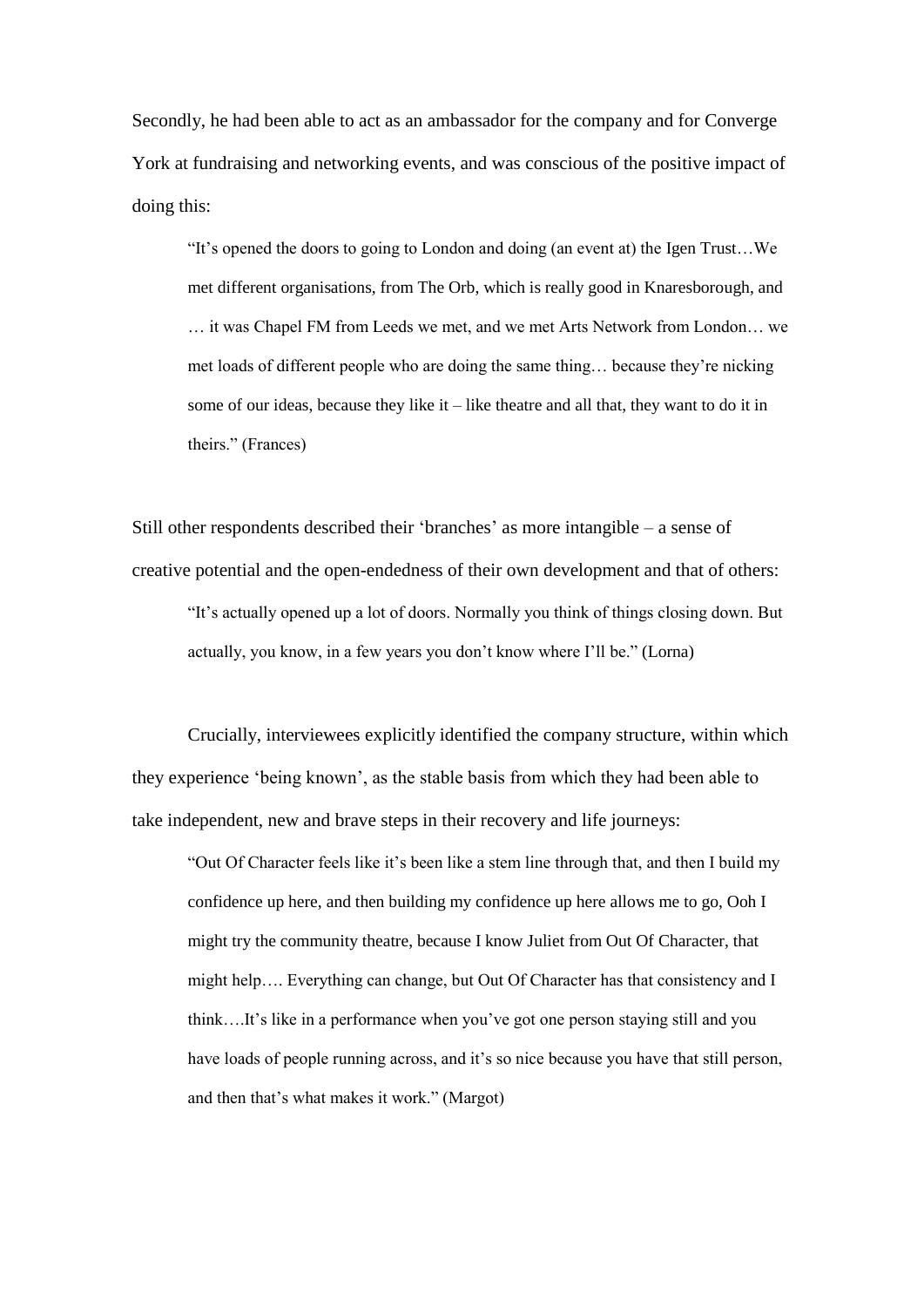## **Discussion**

It is clear from members of Out Of Character that 'being known' as part of this particular established troupe leads to a sense of being valued and included. Further, it is suggested that 'being known' and the cluster of ideas grouped around it (being heard, becoming reliable, balance and flow, openness, the performance journey) represent a coherent collective analysis of what 'a sense of belonging' means within this specialist theatre company. They might also be considered as a 'fleshing out' of the recovery factor of Connectedness within Leamy et al's (2011) CHIME model, and how it interacts with the factors of Hope, Identity, Meaning and Empowerment. The relatively frequent mention of conflicts and disagreements within the company is significant as it highlights the fact that these findings are not specific to a uniquely harmonious troupe but to a fallible one, in which resilience and tolerance for stress are regularly called upon.

The range of career and life developments captured within the cluster 'branching out' point to the recovery process interviewees and focus group members were experiencing. While no simple causal link can be attributed, participants themselves felt the company to have played a vital supporting role. In this regard it is interesting that none of the interviewees or focus group members, even those whose artistic careers or recovery processes appeared to be increasingly established, expressed a readiness to 'move on' from the company; rather they saw it as an ongoing support to their wellbeing, and a community to which they securely belonged.

As acknowledged in the Methodology section, the prevalence of 'branching out' was arguably a predictable finding, given the use of a 'tree' device for eliciting narrative data in the questionnaire design. Less predictable was the explicit linkage members made between these significant changes in their lives and the conviviality, pleasures,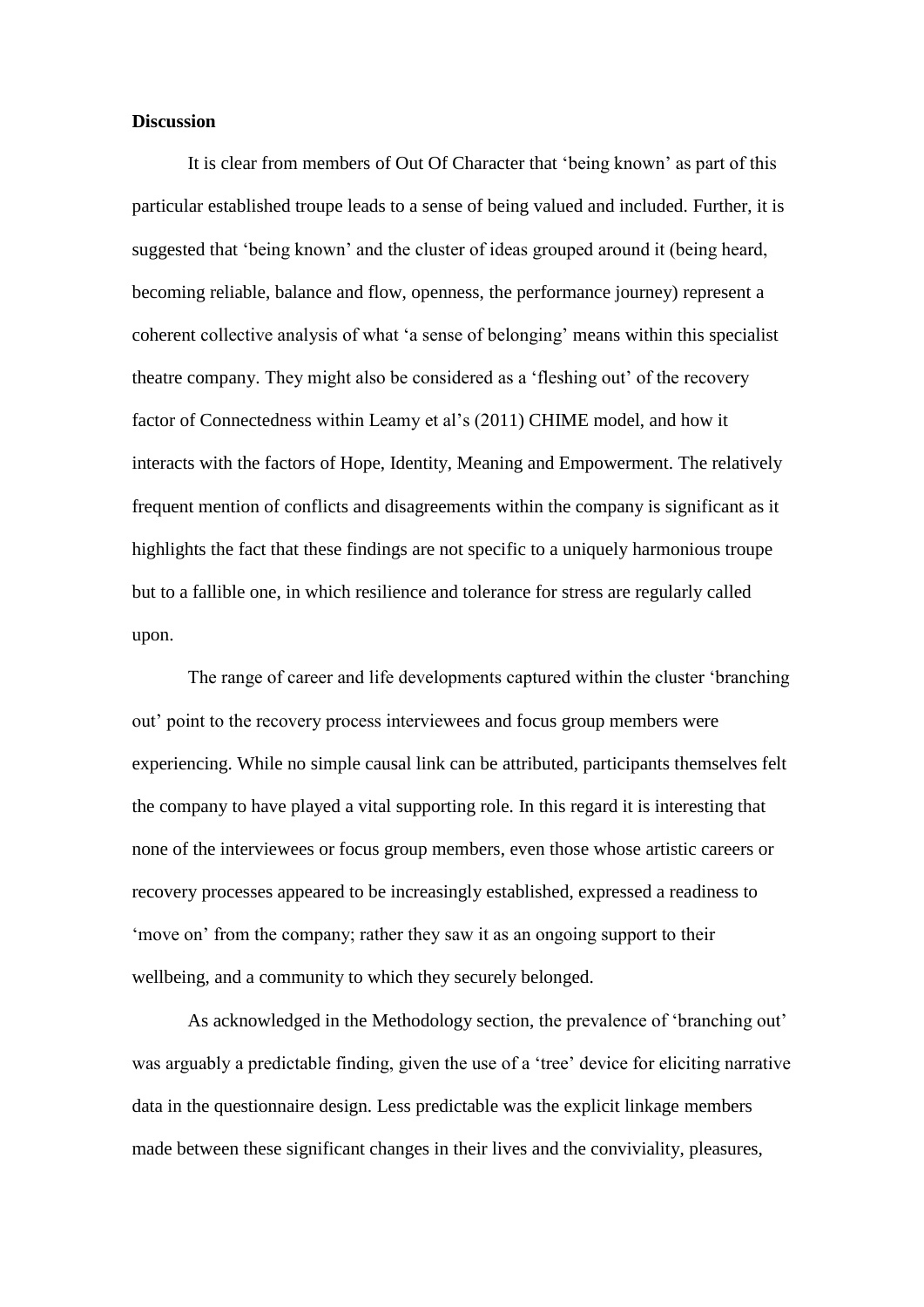responsibilities, *and* the management of interpersonal tensions in a theatre company. Margot's articulation of the moments preceding a performance eloquently conveys these interactions:

"The beautiful moments before you perform […] All these kind of moments – the arguing backstage – the working up towards something together and going through all those kind of adrenaline moments and nervy moments, and then doing the performance together and having that special time on stage, and then just singing as loud as you can in the car on the way home!"

What is harder to disentangle is the extent to which these themes are specific to belonging to a specialist theatre company, as opposed to any theatre intervention in mental health, or simply belonging to any long-term community or group. It could be hypothesised that the themes of 'being known', 'balance and flow' and 'becoming reliable' could arise in any group with a shared purpose (such as a sports team). Aspects of 'being heard' appear to be specific to theatre devising processes, although the confidence and empowerment this engenders are likely to become more embedded in a long-term company. Other themes seem quite specific to the specialist theatre company: the ongoing potential to create 'good out of bad' through the 'performance journey', and the opportunities it offers for 'branching out' into ongoing community-based and professional engagement in the arts. Given the role attributed to injustice and marginalisation in mental ill health by Johnstone et al (2018) and others, the activist role of the company's performances also appears to be important, in that they provide a forum for challenging fundamental injustices affecting mental health service users.

Since the concept of recovery has been embraced by the mental health care sector, it has continued to be contested and amplified. The CHIME framework provides a desired endpoint for people, but leaves abundant space for discussion as to how it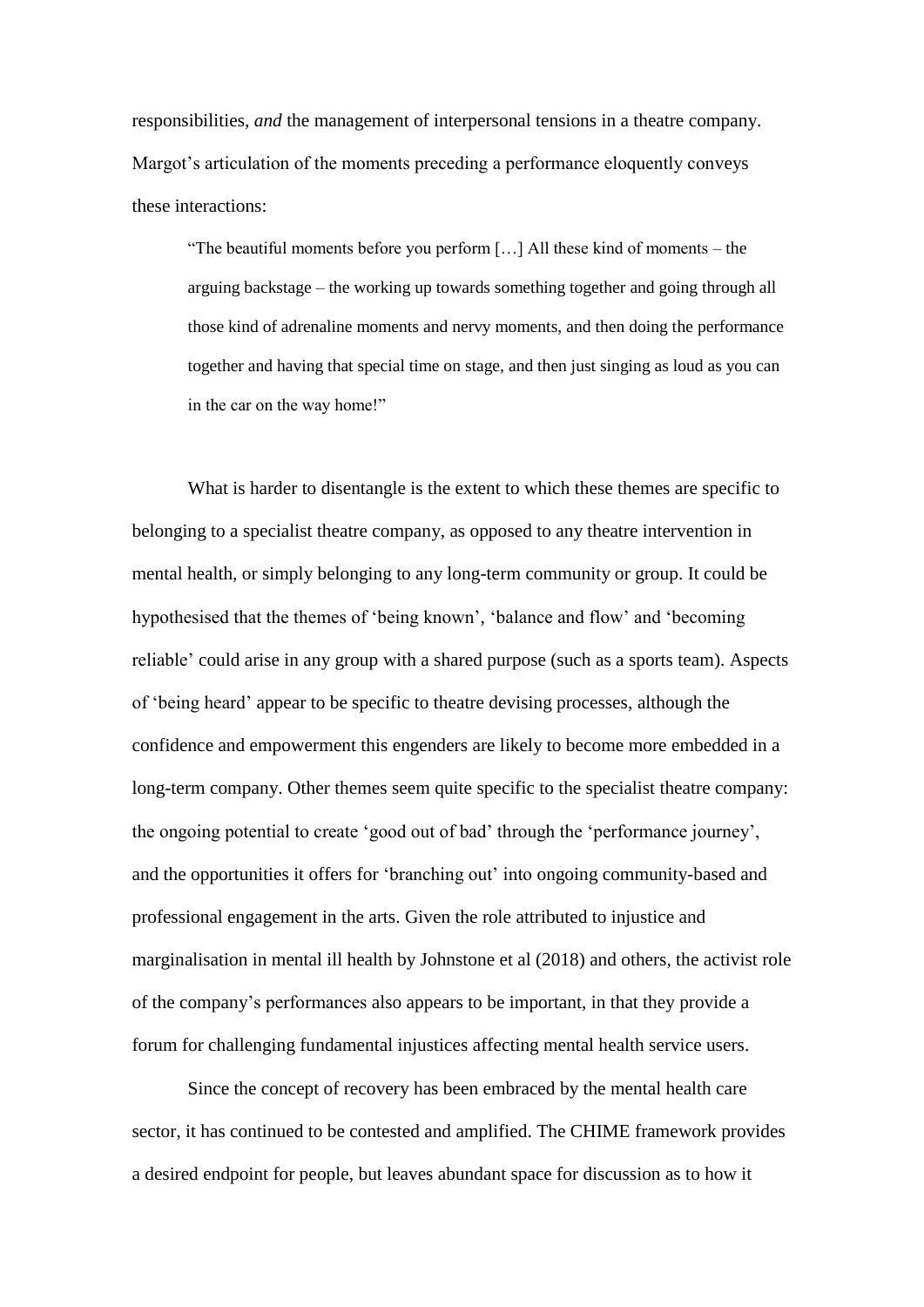should be reached. The critical psychology perspective represented by Cromby (2011), Harper and Speed (2012), Binkley (2011, 2014) and Johnstone et al (2018) is that the onus for recovery should not be mainly on the individual, since societal factors are the main causes of mental distress. An interesting adjunct to this position is that of Crawford et al (2013), who propose that recovery should be understood primarily as a relational rather than an individual process, and to be successful must provide for the mutual enrichment and development of all groups who are party to the mental health system. They suggest a special role for the arts in this 'mutual recovery':

Creative practice could be a powerful tool for bringing together a range of social actors and communities of practice in the field of mental health, encompassing a diversity of people with mental health needs, informal carers and health, social care and education personnel, to establish and connect communities in a mutual or reciprocal fashion to enhance mental health and wellbeing. (2013:55)

This articulation resonates with the views of interviewees and focus group members in this research, who posited 'being known' in the theatre company as a stronghold within their lives and recovery processes. This should perhaps lend weight to critical perspectives on resilience and recovery, suggesting that resilience is less a property of individuals than of supportive, enduring communities.

## **Conclusion**

This research tracks the impact of long-term engagement in a theatre company on the mental health of its members. In an era of individualisation of mental health services and wariness of creating dependency, a long-term, specialist theatre troupe may seem anachronistic, redolent of paternalism or socialist approaches. In a specialist theatre company there is no time limit to membership, support comes from within the group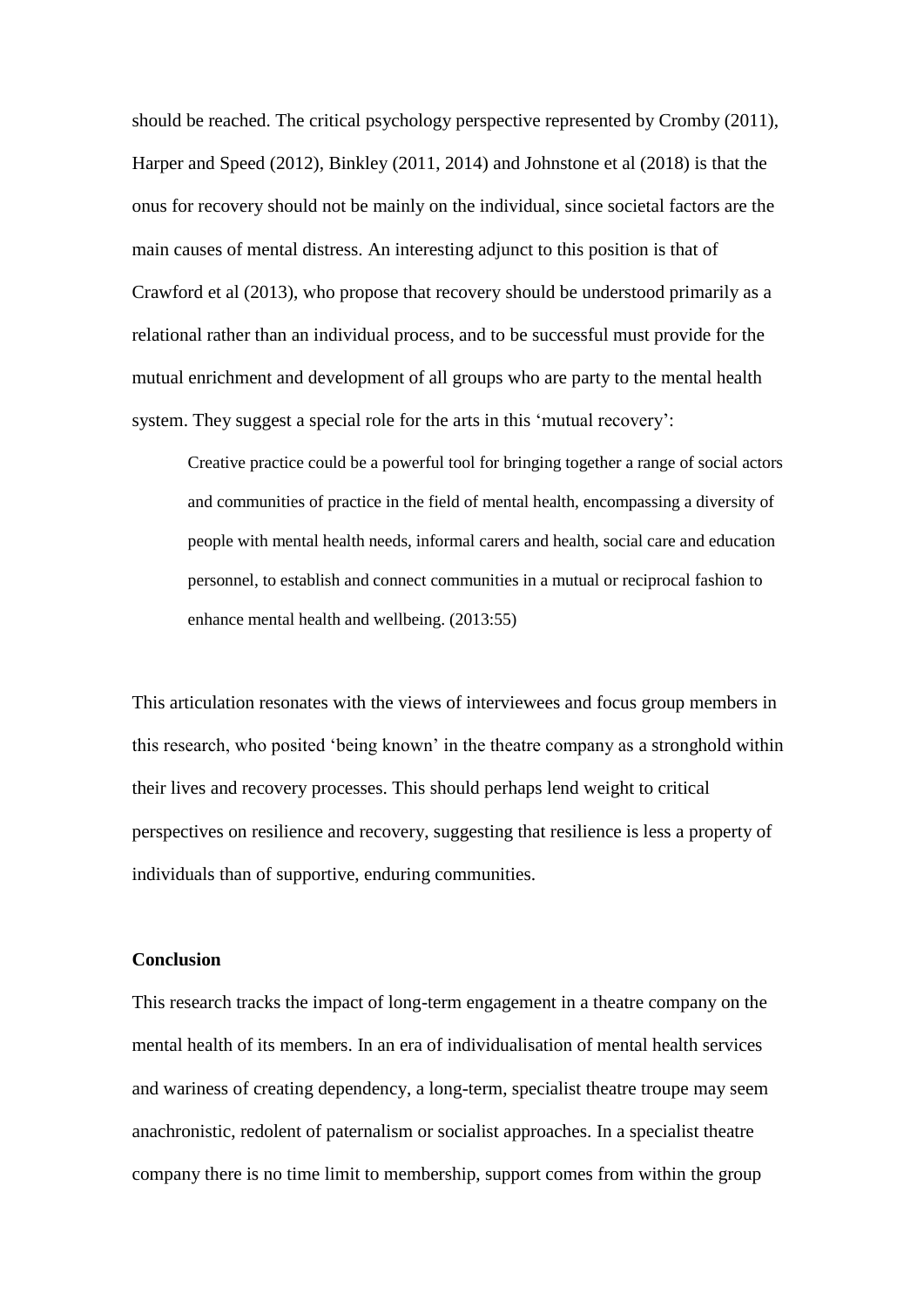and it is rare that direct focus is placed on individual mental health problems, the shared aim being rather to create good theatre.

Yet this research finds that 'being known' within an established company provides the conditions for people to 'branch out'. Vital caveats are that theatre companies can just as often be the site of discord and unequal relationships, and that there exist other long-term models of arts, sports or education provision which may offer similar benefits. It cannot be assumed that the findings of this study are applicable to other theatre companies, let alone to other troupes, teams or long-term learning communities.

Nonetheless, this small-scale study can claim to raise the possibility that 'connectedness' is an under-valued component of the recovery model, and to point to the need for comparative, larger-scale research into projects with such a 'troupe' or 'team' structure. Should its findings prove to be widespread, they would seem to pose a challenge to institutions in the mental health and educational worlds to develop and resource these models, even where this entails resisting the short-term, individualised approaches that are currently prevalent in mental health.

#### **Acknowledgements**

The authors would like to thank the twelve members of Out Of Character Theatre Company who generously gave their time and expertise to this research.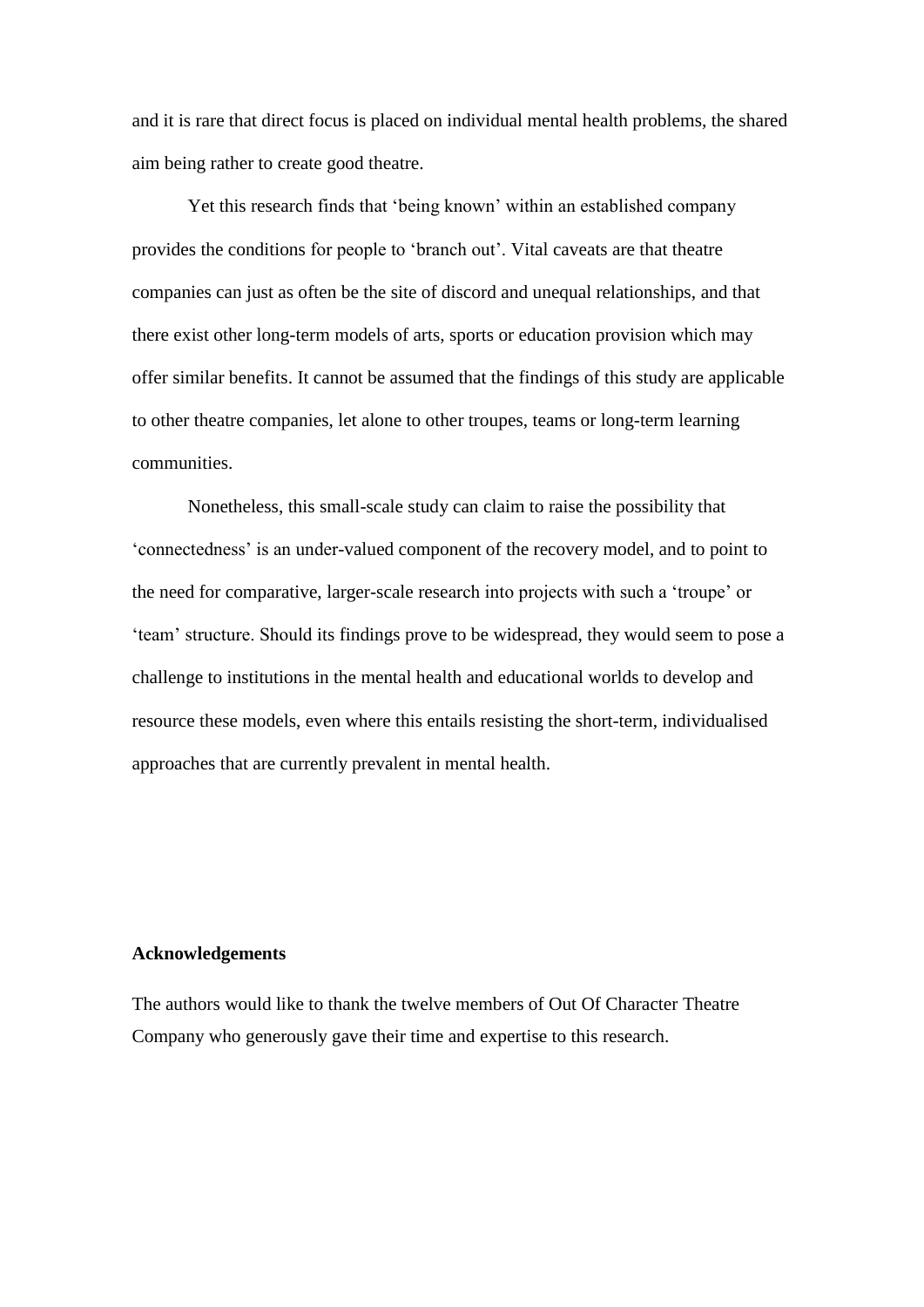## **References**

Balfour, M. (2009) "The Difficult Return: Contexts and Developments in Drama-Based Work with Returned Military Personnel." Applied Theatre Researcher/IDEA Journal, Vol. 10, pp. 1-11.

Barker, M. (1998). *Knowing Audiences*. Luton: University of Luton Press.

- Baumeister, R. and Leary, M. (1995), "The Need to Belong: Desire for Interpersonal Attachments as a Fundamental Human Motivation", Psychological Bulletin, Vol. 117, pp. 497-529.
- Binkley, S. (2011). "Happiness, positive psychology and the program of neoliberal governmentality", Subjectivity, Vol. 4, pp. 271-394.
- Binkley, S. (2014). Happiness as enterprise: An essay on neoliberal life, State University of New CITY Press, Albany, NY.
- Boal, A. (1994). The Rainbow of Desire: the Boal method of theatre and therapy. Routledge, London.
- Calvert, D. (2015) "Mind The Gap", Tomlin, E. (Ed.) British Theatre Companies 1995- 2014, Bloomsbury, London, pp. 127-154.
- Cameron, J., Hart, A., Brooker, S., Neale, P. & Reardon, M. (2018), "Collaboration in the design and delivery of a mental health Recovery College course: experiences of students and tutors", Journal of Mental Health, DOI: 10.1080/09638237.2018.1466038
- Care Quality Commission (2017), The state of care in mental health services, 2014 to 2017. Care Quality Commission, London.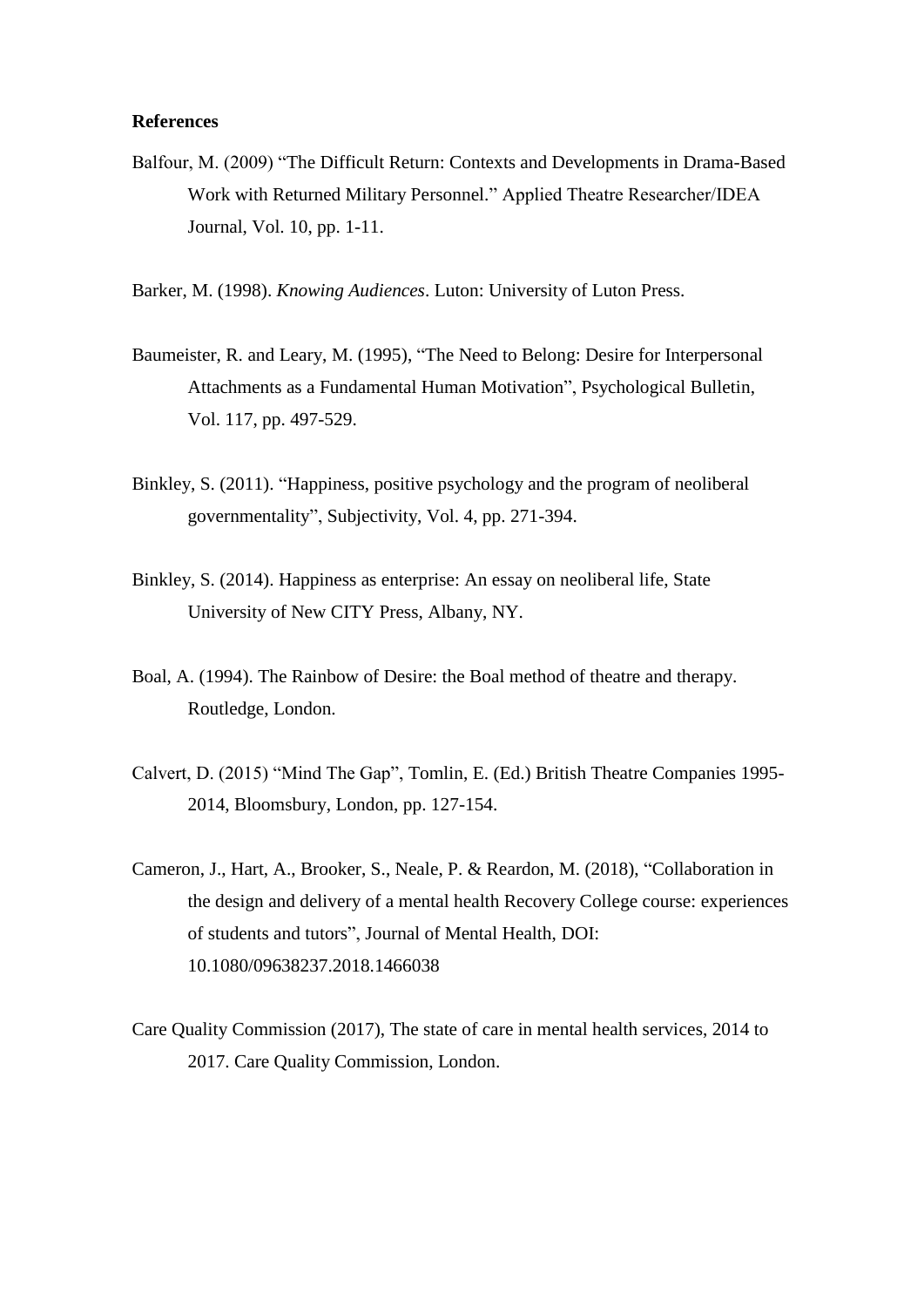- Crawford P., Lewis, L., Brown, B. and Manning, N. (2013), "Creative practice as mutual recovery in mental health." Mental Health Review Journal*,* Vol. 18(2), 2013, pp. 55-64.
- Cromby, J. (2011), "The greatest gift? Happiness, governance and psychology", Social and Personality Psychology Compass, Vol. 5*,* pp. 840-852.
- Doroud, N., Fossey, E., Fortune, T. (2018), "Place for being, doing, becoming and belonging: A meta-synthesis exploring the role of place in mental health recovery." Health and Place, Vol: 52. pp 110-120.
- Ebrahim, S., Glascott, A., Mayer, H., Gair, E. (2018), "Recovery Colleges; how effective are they?", The Journal of Mental Health Training, Education and Practice, Vol. 13(4), pp. 209-218.
- Eckard, B. J. and Myers, W. (2009) "Beyond disability: a dialogue with members of the Improbable Theatre Company", Research in Drama Education Vol. 14(1), pp. 59-74.
- Emunah, R. (1994), Acting for Real: Drama Therapy Process, Technique and Performance. Brunner/Mazel Inc, New York.
- Fox, J. and Dauber, H. (1999), Gathering Voices: Essays on playback theatre. Tusitala Publishing, New Paltz, NY.
- Frank, A.W. (1995) The Wounded Storyteller: Body, Illness and Ethics. University of Chicago Press, London.
- Gersie, A. (1997) Reflections on Therapeutic Storymaking: the use of stories in groups. Jessica Kingsley Publishers, London.
- Hacking, S., Secker, J., Spandler H. (2008), "Evaluating the impact of participatory art projects for people with mental health needs", Health and Social Care in the Community, Vol. 16(6), pp. 638-648.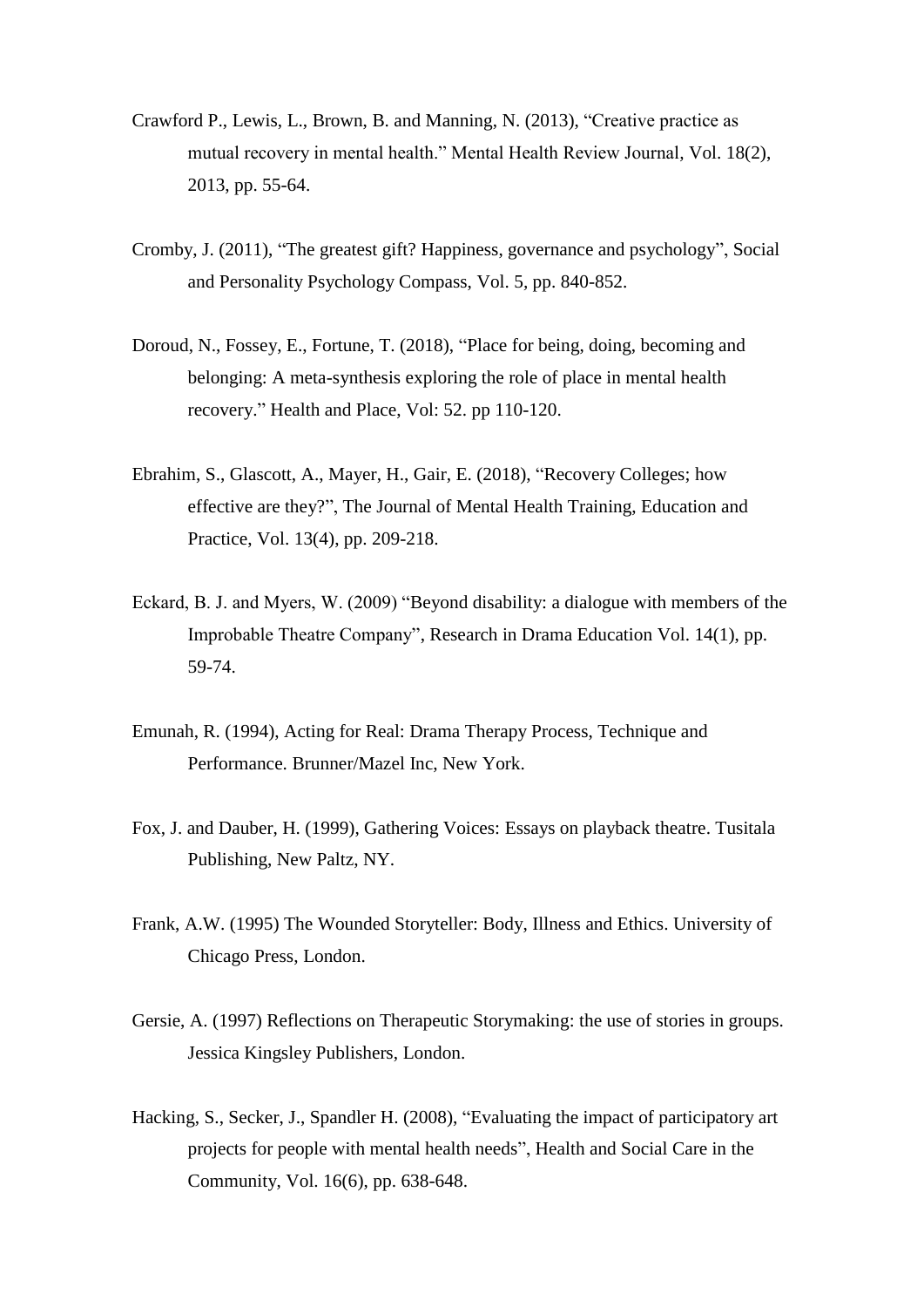- Hagerty, B., Lynch-Sauer, J., Patusky, K., Bouwsema, M., Collier, P. (1992), "Sense of Belonging: A vital mental health concept." Archives of Psychiatric Nursing. Vol. 6(3), pp. 172-177.
- Harper, D. and Speed, E. (2012), "Uncovering Recovery: The Resistible Rise of Recovery and Resilience", Studies in Social Justice, Vol. 6(1), pp. 9-25.
- Harpin, A. (2010), "Marginal Experiments: Peter Brook and Stepping out Theatre Company", Research in Drama Education: the journal of applied theatre and performance, Vol. 15(1), pp. 39-58.
- Heenan, D. (2007), "Art as therapy: an effective way of promoting mental health?", Disability and Society, Vol. 21(2), pp. 171-191.
- Hunka, E. (2016), "Method in Our Madness: Seeking a theatre for the psychically disabled other", Sebestyén, R. and Stephan, M. (Eds.), Otherness: Essays and Studies 5:1, special issue on Otherness and the Performing Arts. [http://www.otherness.dk/fileadmin/www.othernessandthearts.org/Publications/J](http://www.otherness.dk/fileadmin/www.othernessandthearts.org/Publications/Journal_Otherness/Otherness_5.1/EntireIssue5.1.pdf#page=87) [ournal\\_Otherness/Otherness\\_5.1/EntireIssue5.1.pdf#page=87,](http://www.otherness.dk/fileadmin/www.othernessandthearts.org/Publications/Journal_Otherness/Otherness_5.1/EntireIssue5.1.pdf#page=87) accessed 06/09/2018, pp. 83-112.
- Jennings, S. (1997) Introduction to Dramatherapy: Theatre and healing Ariadne's ball of thread. Jessica Kingsley Publishers, London.
- Johnstone, L. and Boyle, M. with Cromby, J., Dillon, J., Harper, D., Kinderman, P., Longden, E., Pilgrim, D. & Read, J. (2018), The Power Threat Meaning Framework: Towards the identification of patterns in emotional distress, unusual experiences and troubled or troubling behaviour, as an alternative to functional psychiatric diagnosis. British Psychological Society, Leicester.
- Kuftinec, S. (2007), "Prose and cons: theatrical encounters with students and prisoners in Ma'asiyahu, Israel", Research in Drama Education: the journal of applied theatre and performance, Vol. 12 (3), pp. 275-291.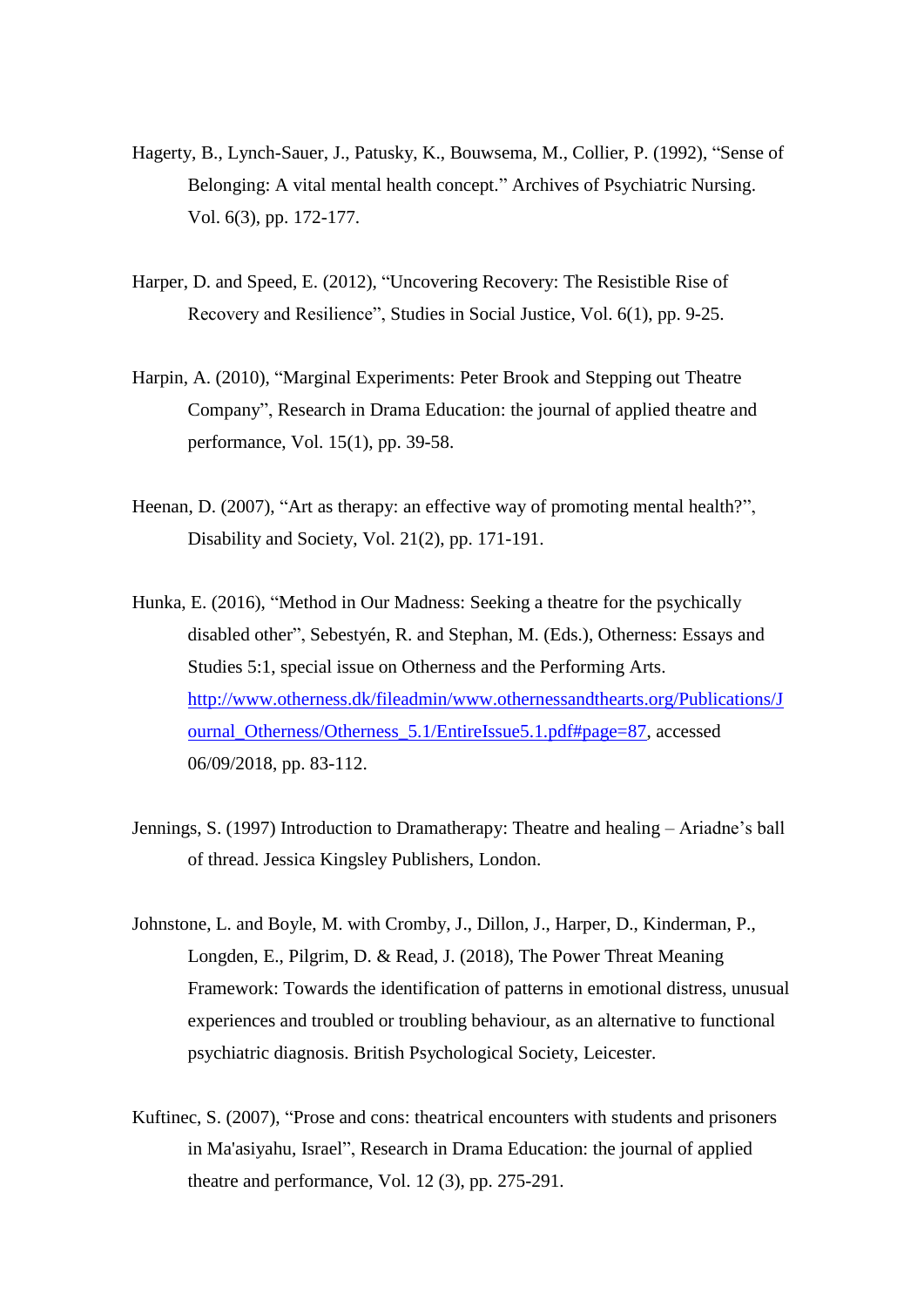- Kuppers, P. and Robinson, G. (2007) The Community Performance Reader. Routledge, Abingdon.
- Leamy, M., Bird, V., Le Boutillier, C., Williams, J. and Slade, M. (2011), "Conceptual framework for personal recovery in mental health: systematic review and narrative synthesis", The British Journal of Psychiatry, Vol. 99(6), pp. 445-452.
- Merriam-Webster Dictionary, "Affordance", [https://www.merriam](https://www.merriam-webster.com/dictionary/affordance)[webster.com/dictionary/affordance](https://www.merriam-webster.com/dictionary/affordance)
- Nicholson, H. (2005) Applied drama: the gift of theatre. Palgrave Macmillan, Basingstoke.
- Outside Edge Theatre (2018), Who we are. [http://edgetc.org/about-us/who-we-are/,](http://edgetc.org/about-us/who-we-are/) accessed 06/09/2018.
- Parr, H. (2006) Mental health, the arts and belongings. Trans Inst Br Geogr. Royal Society of Geographers. pp. 150-166.
- Reason, M. (2006), "Young audiences and live theatre: Young audiences and live theatre, Part 1: Methods, participation and memory in audience research". Studies in Theatre and Performance Vol. 26(2), pp.129-145.
- Rowe, N. (2007), Playing the Other: Dramatizing personal narratives in playback theatre. Jessica Kingsley Publishers, London and Philadelphia.
- Rowe, N. (2015), "Creating a healing campus: A Partnership between a University and a Provider of Mental Health Services", University Partnerships for Community and School System Development. Published online: 20 Nov 2015, pp. 119-134.
- Stepping Out Theatre (2018), How we work.

[http://www.steppingouttheatre.co.uk/SteppingOutHowWeWork.php,](http://www.steppingouttheatre.co.uk/SteppingOutHowWeWork.php) accessed 06/09/2018.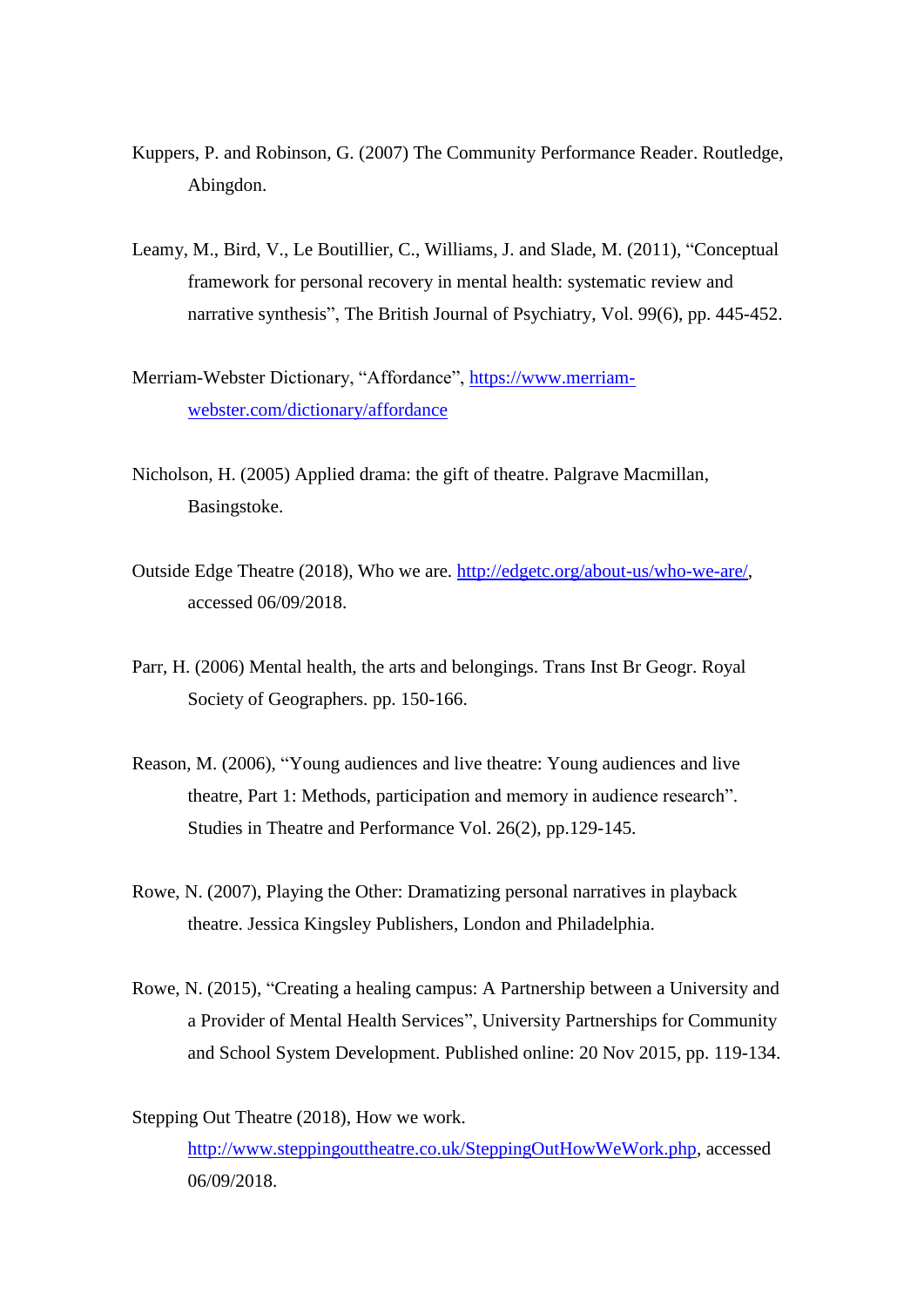- Stickley, T., Wright, M. and Slade, N. (2018), "The art of recovery: outcomes from participatory arts activities for people using mental health services", Journal of Mental Health, Vol. 27(4), pp. 367-373.
- Wooster, R. (2009), "Creative inclusion in community theatre: a journey with Odyssey Theatre", Research in Drama Education: The Journal of Applied Theatre and Performance, Vol. 14(1), pp. 79-90.
- Zontou, Z. (2013), "An allegory of addiction recovery: exploring the performance of Eumenides by Aeschylus, as adapted by 18 ANO theatre group", Research in Drama Education: the journal of applied theatre and performance, Vol. 18(3), pp. 261-275.
- Zontou, Z. (2017), "Upon Awakening: Addiction, performance and aesthetics of authenticity", O'Grady, A. (Ed.), Risk, Participation and Performance Practice: critical vulnerabilities in a precarious world, Palgrave Macmillan, London, pp. 205-231.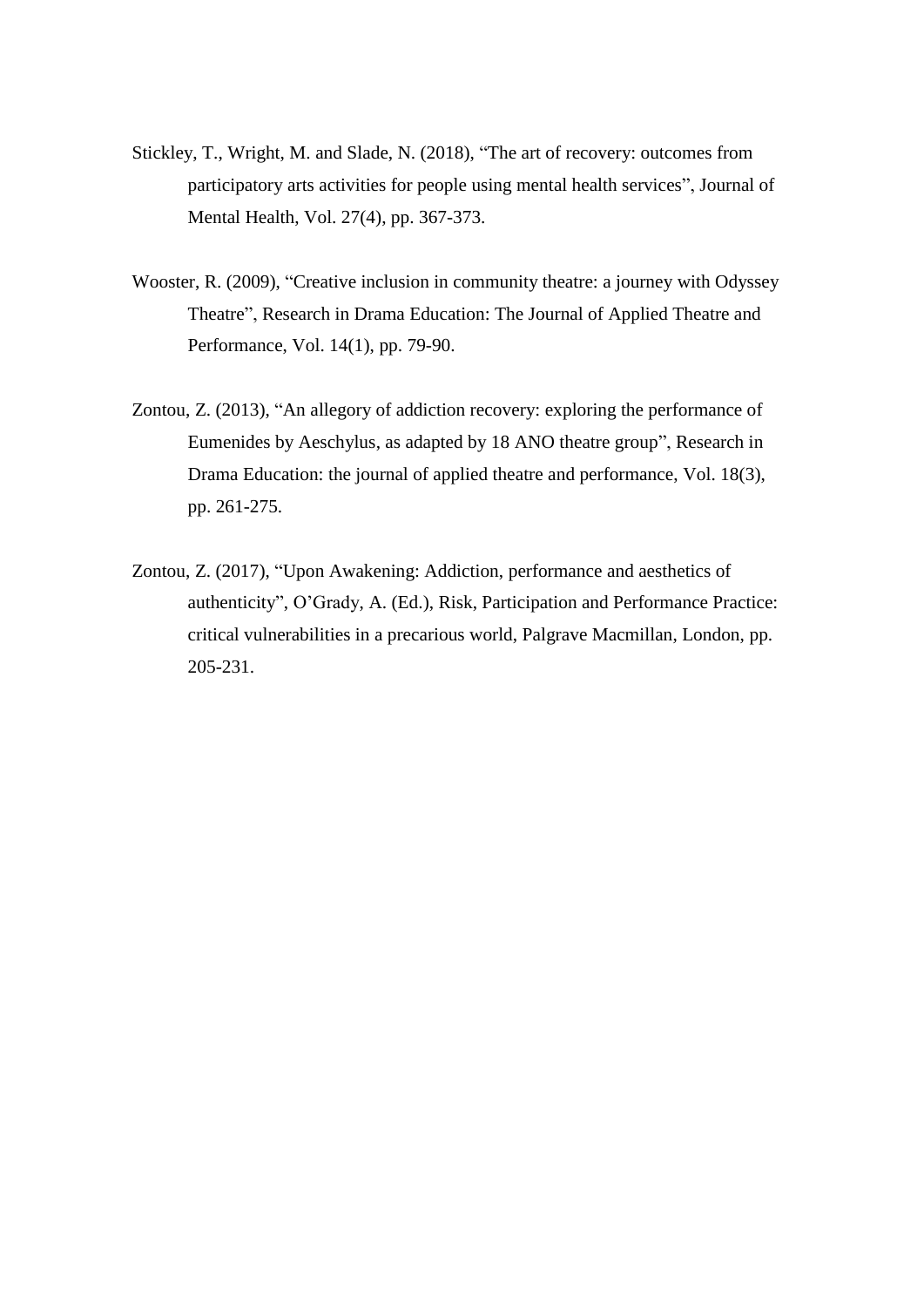## **Figures**





*Figure 2. The 'trunk of the tree': simplified mapping of 'Being known' thematic cluster.*